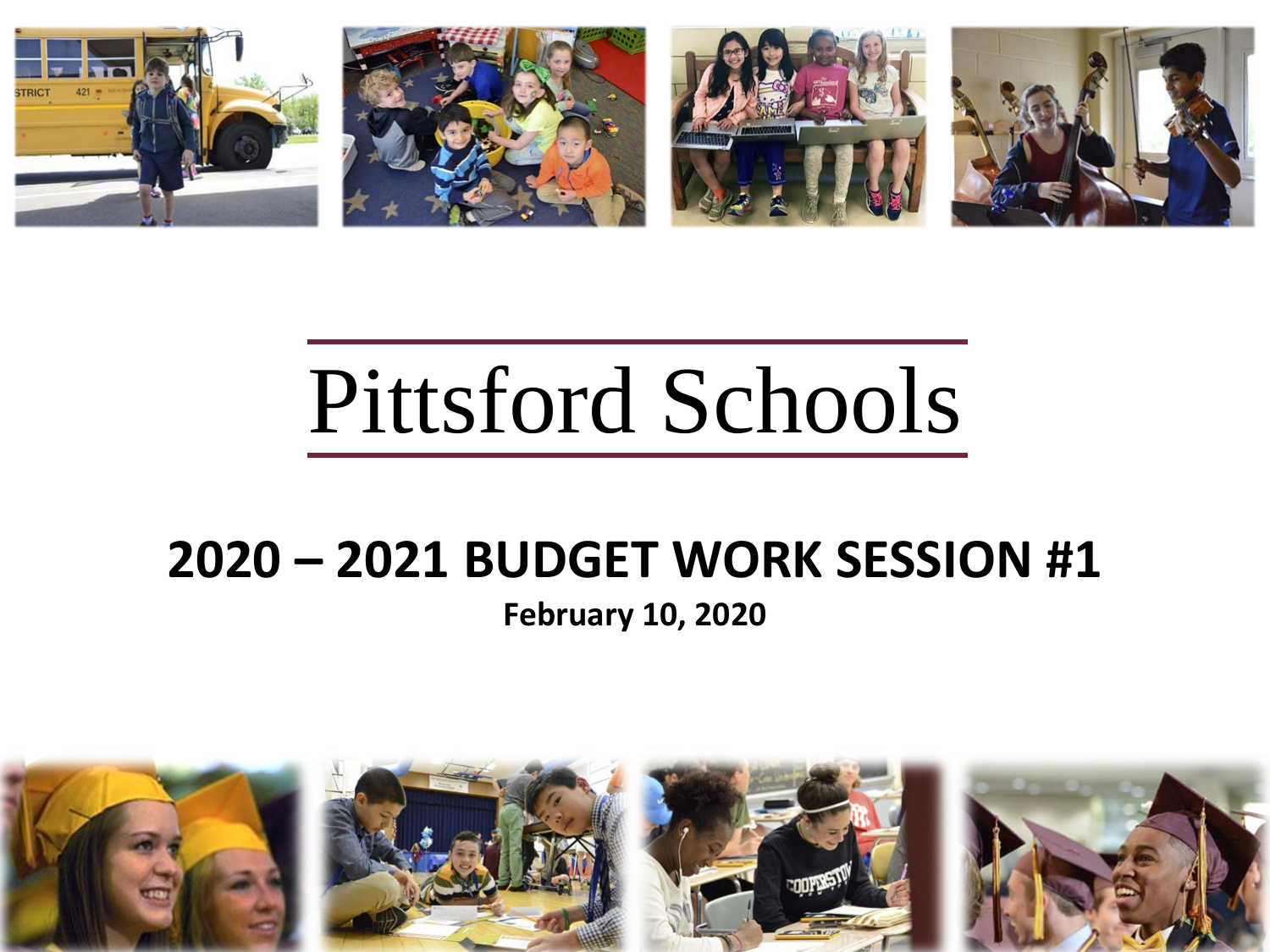

Property Tax Cap

- State Aid Foundation Aid Overview
	- State Aid Pittsford
- Governor's Executive Budget Proposal Implications
	- Other Aid Categories Changes in Governor's Proposal
		- Putting it together
			- Future Work & Meetings

**A**

**G**

**E**

**N**

**D**

**A**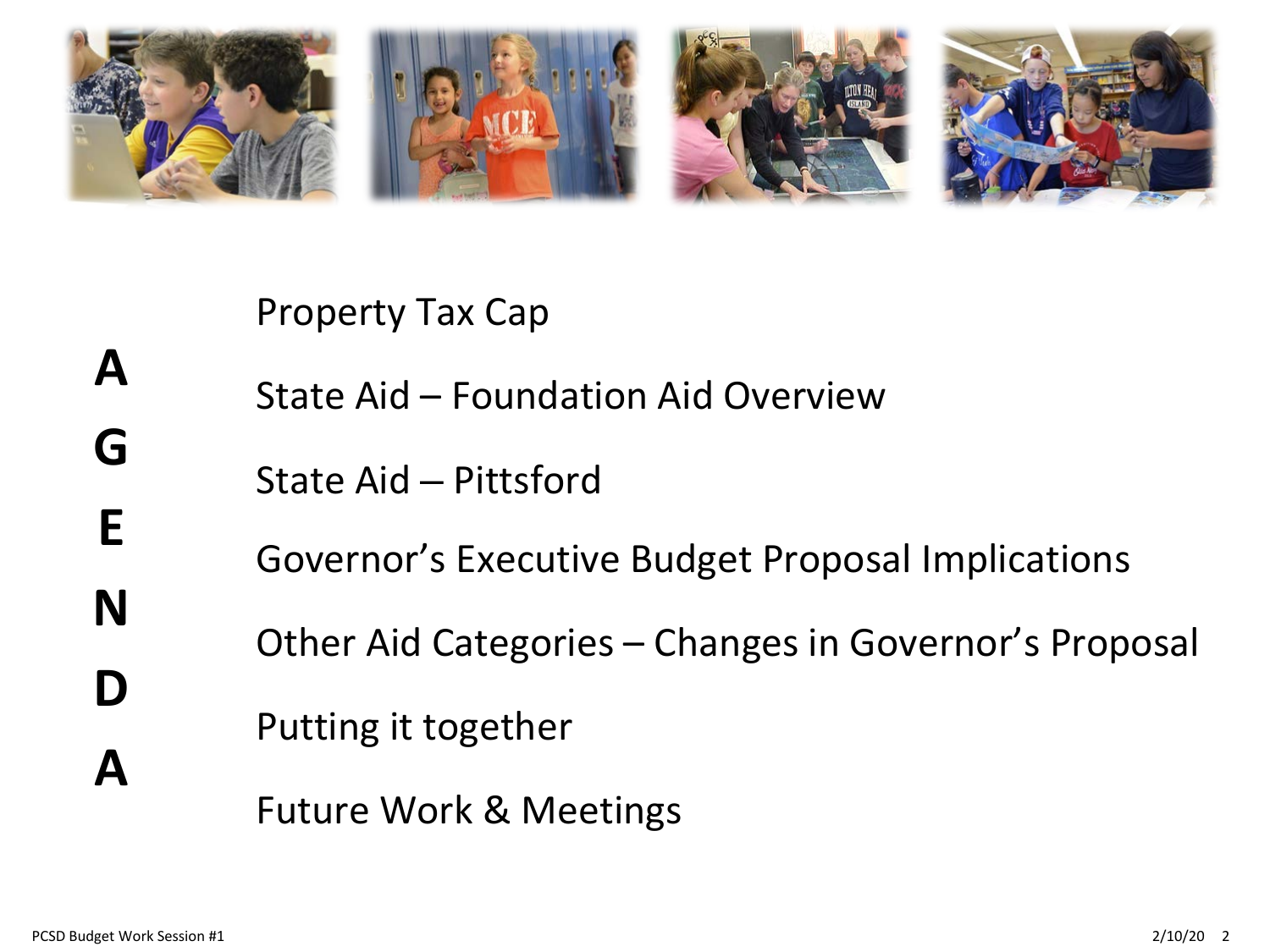

#### **Property Tax Levy**

- The largest support (75%) of the District's budget
	- Inverse of most school districts
- Now capped
	- Based on a complicated formula that is tied to some volatile variables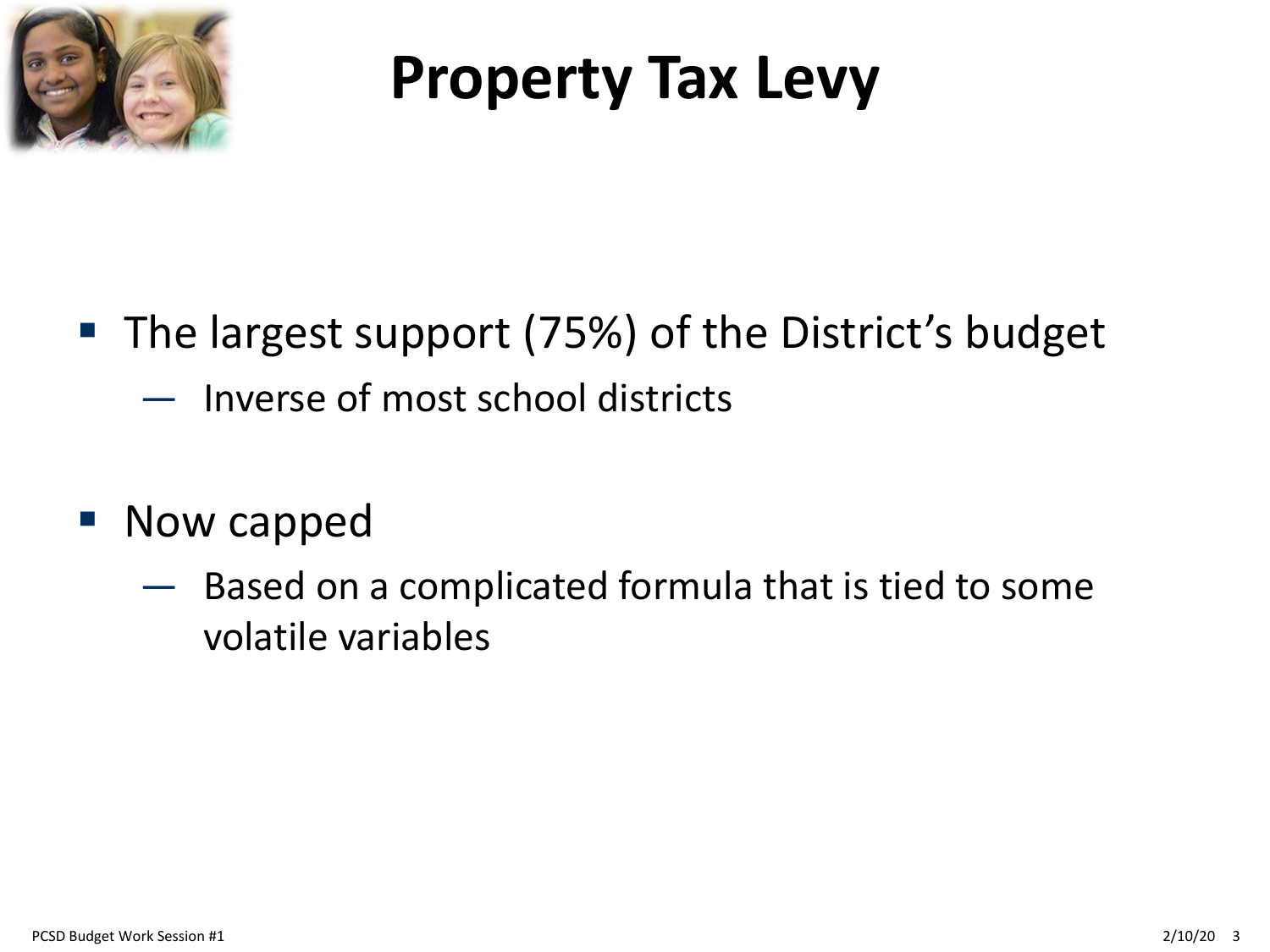

## **TAX LEVY – From One to Three**

- With all the talk of New York's "2% tax cap," it may come as a surprise to learn that each school district in the state will present *three separate tax levy numbers* as part of their compliance with the legislation.
- Chances are none of the three tax levy numbers will be exactly 2%.
- $\blacksquare$  Because the 2% is just one part of a complex formula that schools must use to calculate two of their tax levy numbers:
	- ̶ Tax Levy Limit
	- ̶ Maximum Allowable Tax Levy
- **1. Tax Levy Limit** a formula that essentially tells how much community support a District may obtain from its proposed budget
	- ̶ The highest allowable tax levy (before exclusions) that a district can propose and require a simple majority of voters (50 % plus 1) to pass the budget
	- ̶ If a district proposes a tax levy beyond the Tax Levy Limit (before exclusions) it will need supermajority approval of voters (60 %) to pass the budget
- **2. Maximum Allowable Tax Levy** is the Tax Levy Limit PLUS certain exclusions. Taxes levied to fund the following expenses are excluded from the limit:
	- ̶ Voter approved Capital Expenditures
	- ̶ Increases beyond two percentage points in Employee and/or Teacher Retirement System costs (mandated by NYS)
	- ̶ Exclusions are added to the Tax Levy Limit and are not subject to or trigger the 60% supermajority
- **3. Proposed Tax Levy** the levy called for by the district to support the proposed budget
	- The total amount of money to be raised by the local community after factoring all other revenues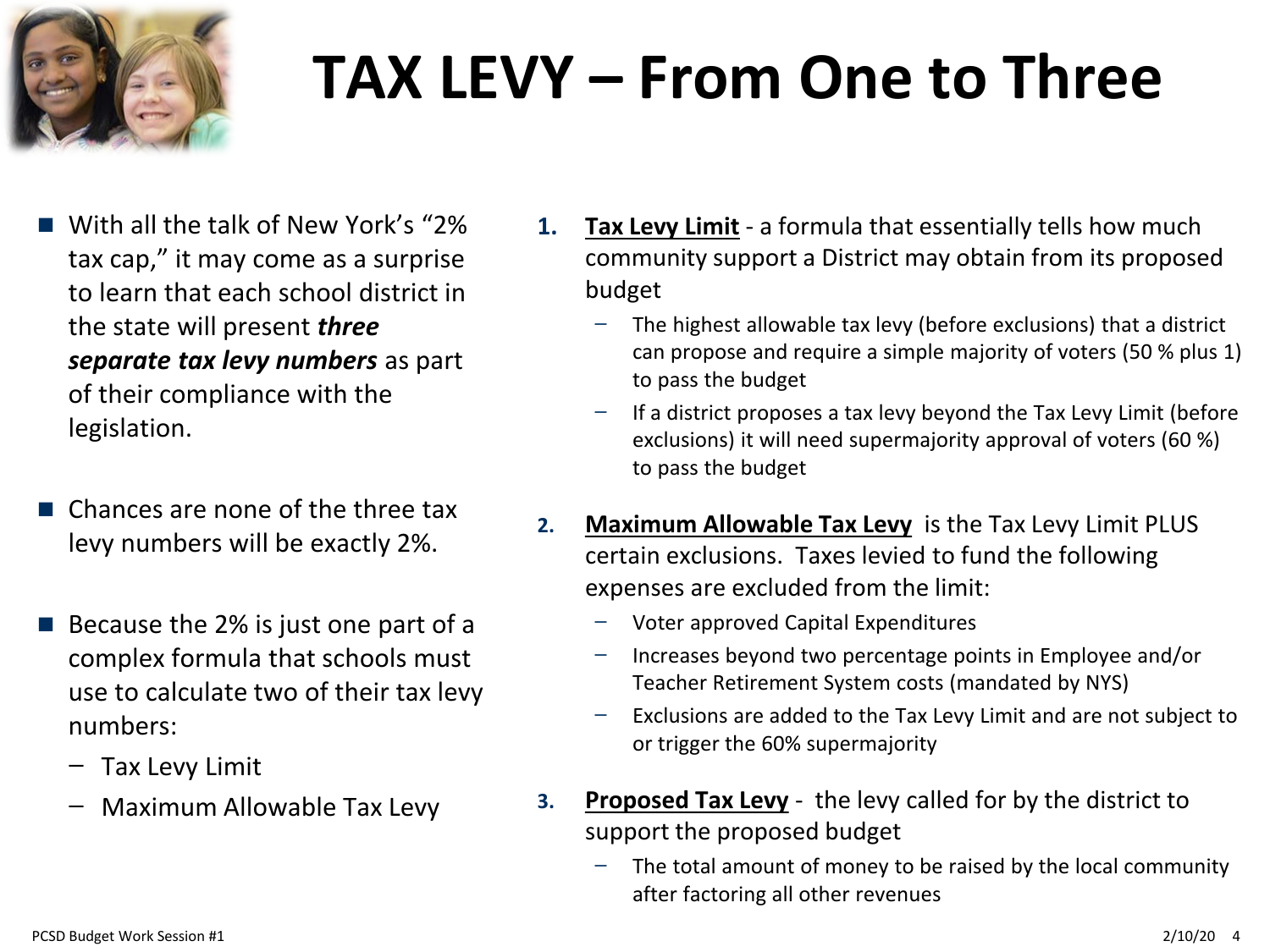#### **Is the Property Tax Cap Complex?**

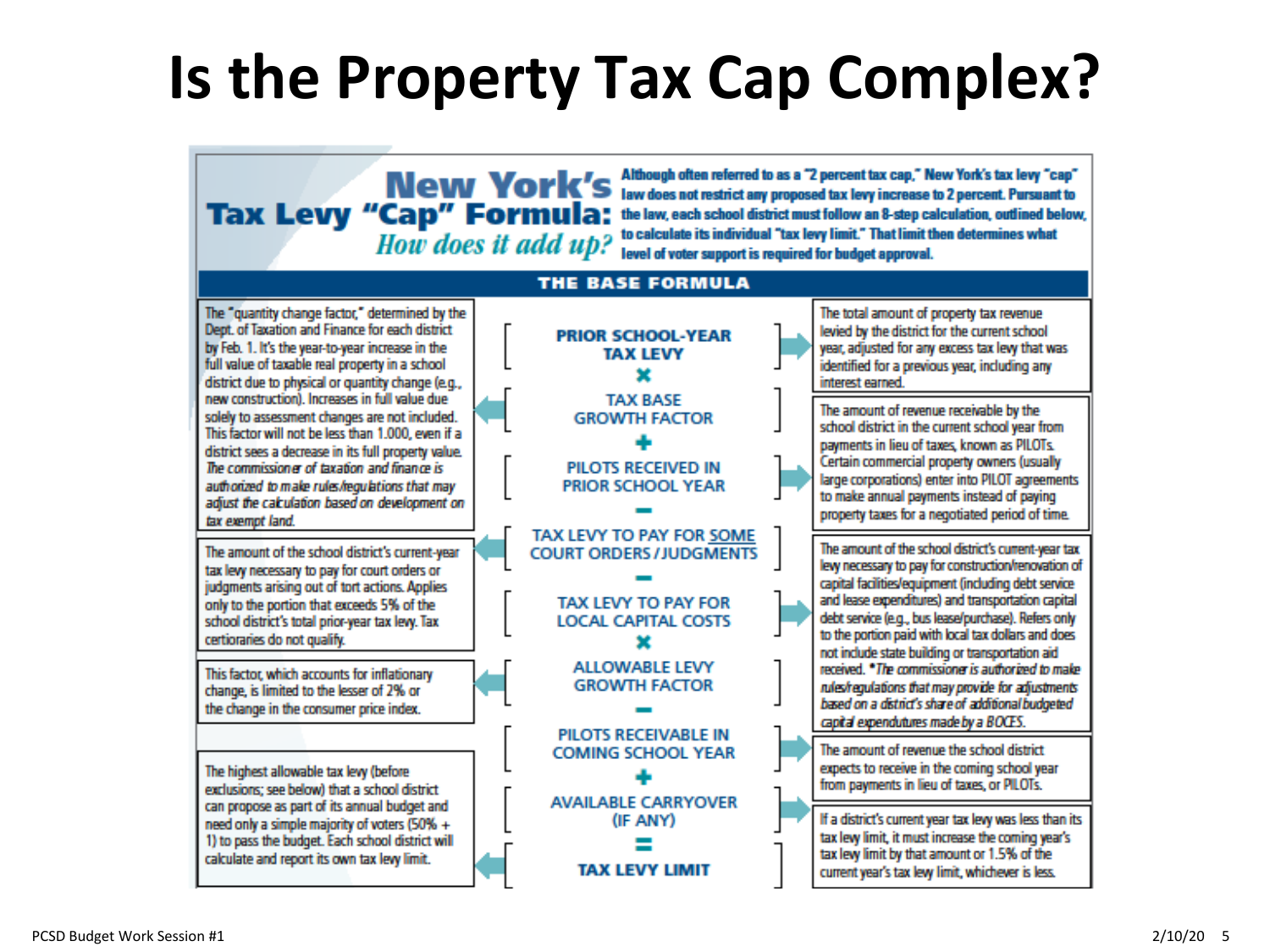#### **Is the Property Tax Cap Complex? (continued)**

#### **EXCLUSIONS TO BE ADDED**

The law excludes certain portions of a school district's tax levy from the calculation above. A district can add these exclusions (described below) to its tax levy limit, increasing the amount of taxes the district is allowed to levy while still needing only a simple majority of voters for budget approval.

#### TAX LEVY TO PAY FOR SOME **PENSION CONTRIBUTION COSTS**

Applies only when the employer contribution rates set by the statewide pension systems (TRS and ERS) increase by more than 2 percentage points from one year to the next. Even with this exclusion, most-if not all-pension costs must be funded within a school district's tax. lew limit.

 $\overline{\phantom{a}}$ 

#### **TAX LEVY TO PAY FOR SOME COURT ORDERS/JUDGMENTS**

The amount of the school district's coming-year tax levy necessary to pay for court orders or judgments arising out of tort actions. Only the amount that exceeds 5% of the school district's prior-year total tax levy can be excluded from the tax levy limit. Tax certioraries cannot be **excluded** 

#### **TAX LEVY TO PAY FOR SOME LOCAL CAPITAL COSTS**

The amount of the school district's comingyear tax levy necessary to pay for construction/ renovation of capital facilities or equipment (including debt service and lease expenditures) and transportation capital debt service. This exclusion refers only to the portion paid with local tax dollars (i.e., does not include state building or transportation aid received).\*

#### **MAXIMUM ALLOWARLE TAX LEVY**

The tax levy limit plus exclusions. This is the highest total tax levy that a school district can propose as part of its annual budget for which only the approval of a simple majority of voters (50% +1) is required.

Produced by the Capital Region BOCES Communications Service (http://www.capitategionboces.org), in consultation with the Questar III BOCES State Ald and Financial Planning Service. Published January 2016.

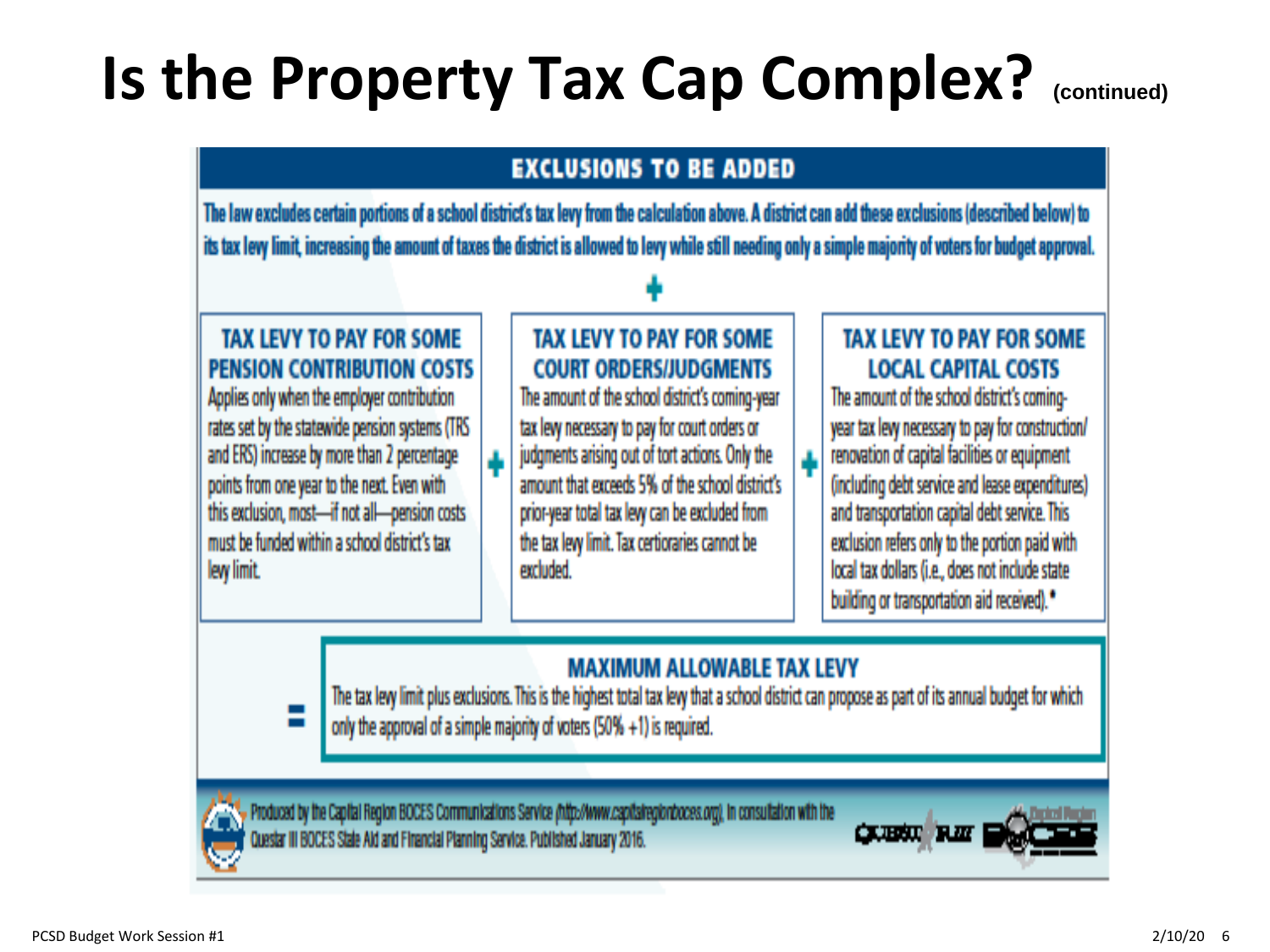

## **How does the formula work for Pittsford?**

| From Comptroller expansion & development   |  |  |
|--------------------------------------------|--|--|
|                                            |  |  |
|                                            |  |  |
|                                            |  |  |
| 2018-19 Actual                             |  |  |
|                                            |  |  |
| Local Portion (Debt Service Less Bldg Aid) |  |  |
|                                            |  |  |
| Adjusted to Base for Growth                |  |  |
|                                            |  |  |
| lesser of CPI (1.81%) or 2%                |  |  |
|                                            |  |  |
| Est from Assessors - May                   |  |  |
|                                            |  |  |
| If not all cap used (not eligible)         |  |  |
|                                            |  |  |
|                                            |  |  |
|                                            |  |  |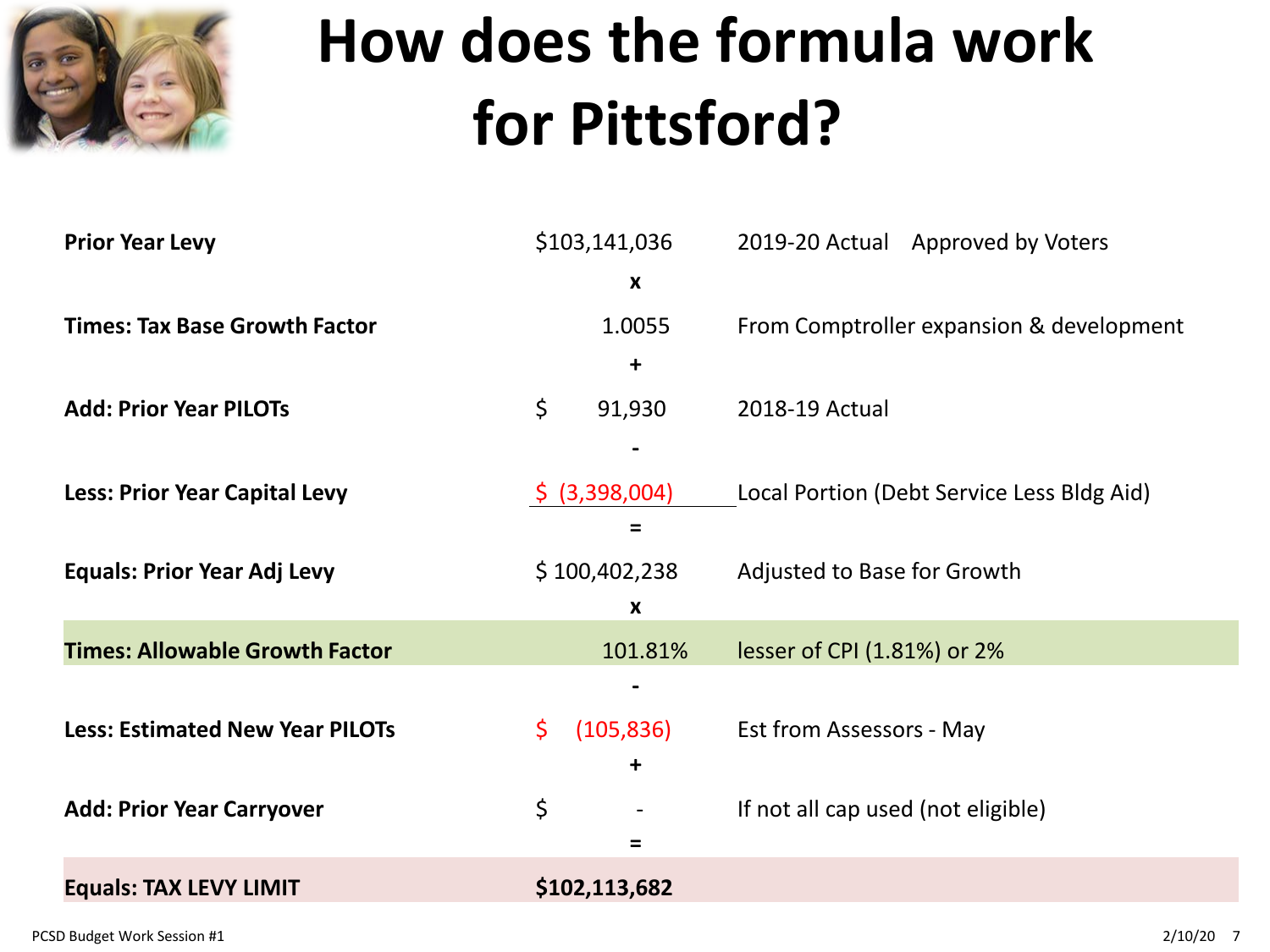

#### **How does the formula work for Pittsford? (continued)**

| <b>Equals: TAX LEVY LIMIT</b>                                                                                                                                                                                                                                                                                                                                                       | \$102,113,682     |                                                              |
|-------------------------------------------------------------------------------------------------------------------------------------------------------------------------------------------------------------------------------------------------------------------------------------------------------------------------------------------------------------------------------------|-------------------|--------------------------------------------------------------|
|                                                                                                                                                                                                                                                                                                                                                                                     | $\ddot{}$         | To be filed with Comptroller March 1                         |
| <b>Plus: EXCLUSIONS</b>                                                                                                                                                                                                                                                                                                                                                             |                   |                                                              |
| <b>Court Orders &amp; Judgments</b>                                                                                                                                                                                                                                                                                                                                                 | \$                |                                                              |
| <b>New Year Capital Levy</b>                                                                                                                                                                                                                                                                                                                                                        | \$5,027,441       | Local Portion (Debt Less Bldg Aid) already voter<br>approved |
| <b>Pension Growth &gt; 2 pts</b>                                                                                                                                                                                                                                                                                                                                                    | \$<br>$\mathbf 0$ | Employee & Teacher Retire System mandated<br>payments        |
| <b>Add: Total EXCLUSIONS</b>                                                                                                                                                                                                                                                                                                                                                        | 5,027,441         |                                                              |
|                                                                                                                                                                                                                                                                                                                                                                                     |                   |                                                              |
| <b>Maximum Allowable Tax Levy</b>                                                                                                                                                                                                                                                                                                                                                   | \$107,141,123     | 4,000,087<br>S.<br>3.88%                                     |
|                                                                                                                                                                                                                                                                                                                                                                                     |                   | Maximum for simple majority vote                             |
| Notes:<br>New this year BOCES Capital will impact the Tax Cap<br>1.<br>calculation. Information from NYS & BOCES is needed.<br>2.<br>New Year Capital Levy (local portion of debt payments<br>increased due to anticipated reduction of Building Aid on<br>old cash projects.<br>3.<br>Calculation will be finalized by the required March 1 <sup>st</sup><br>NYSED reporting date. |                   | Greater would require 60% approval                           |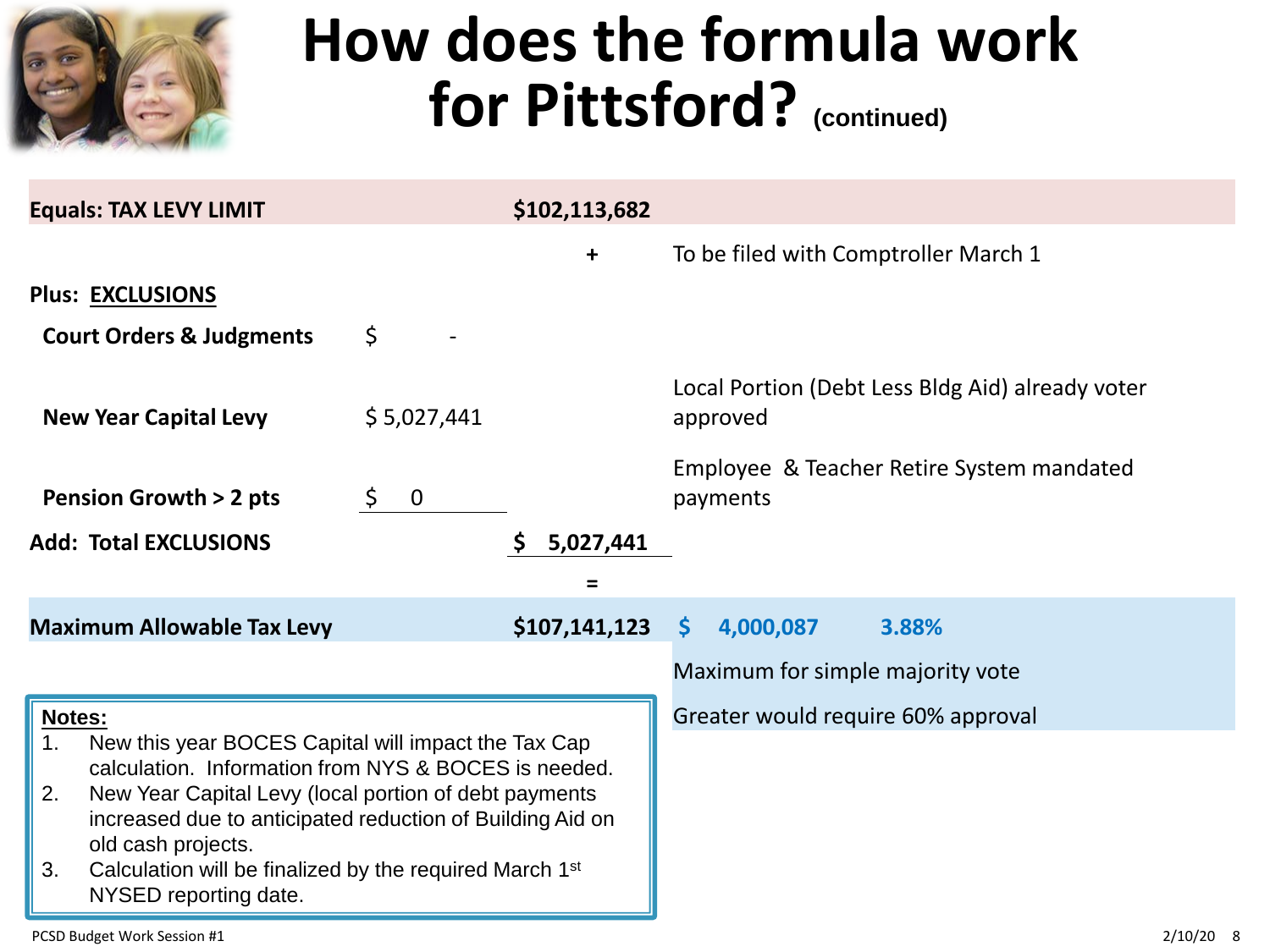

### **Property Tax Cap 2020-21 Nuances**

- New this year BOCES Capital will impact the Tax Cap calculation. Information from NYS & BOCES is needed. TBD
- New Year Capital Levy (local portion of debt payments increased due to anticipated reduction of Building Aid on old cash projects)
	- The net impact of the Building Aid reduction is a 1.58% increase to the Tax Levy Cap
	- Without this nuance, the Tax Levy Cap would be 2.3% which is aligned with our average
- Calculation will be finalized by the required March 1st NYSED reporting date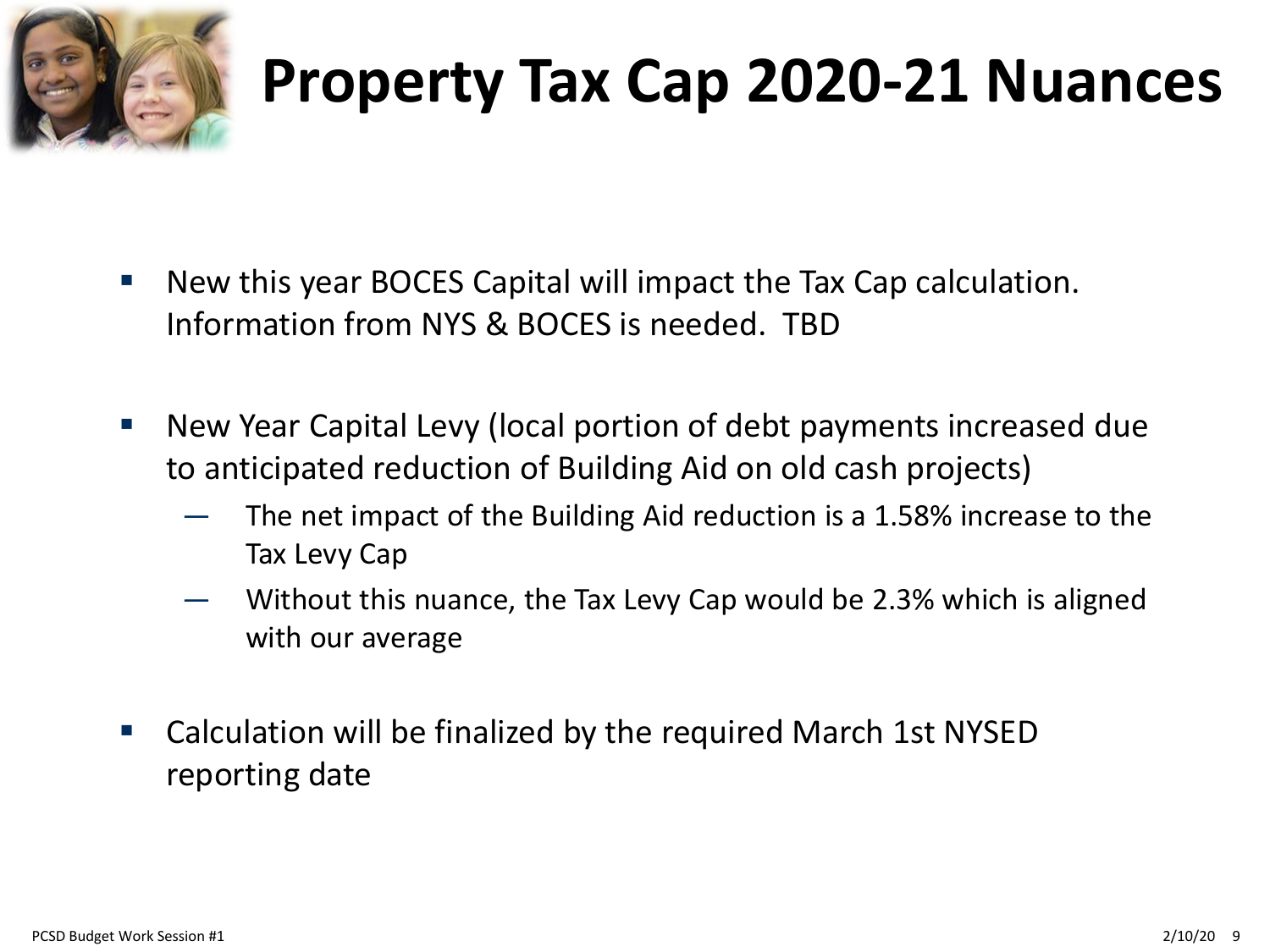

#### **State Aid – Governor's Proposal**

- Second largest revenue component (17%) that supports the District's budget
	- State support is a steadily decreasing slice of the pie
	- Resident income taxes are not smaller slice of their expense pie, why is less coming back to the Pittsford community?
- Challenge for schools to financial plan effectively because they are waiting for a State Budget
- Unfortunately, State Aid is more politics than formula and law, especially this early in the process
	- Haves and have nots
	- Various forms of aid are tied to political formulas rather than based on current district specific variables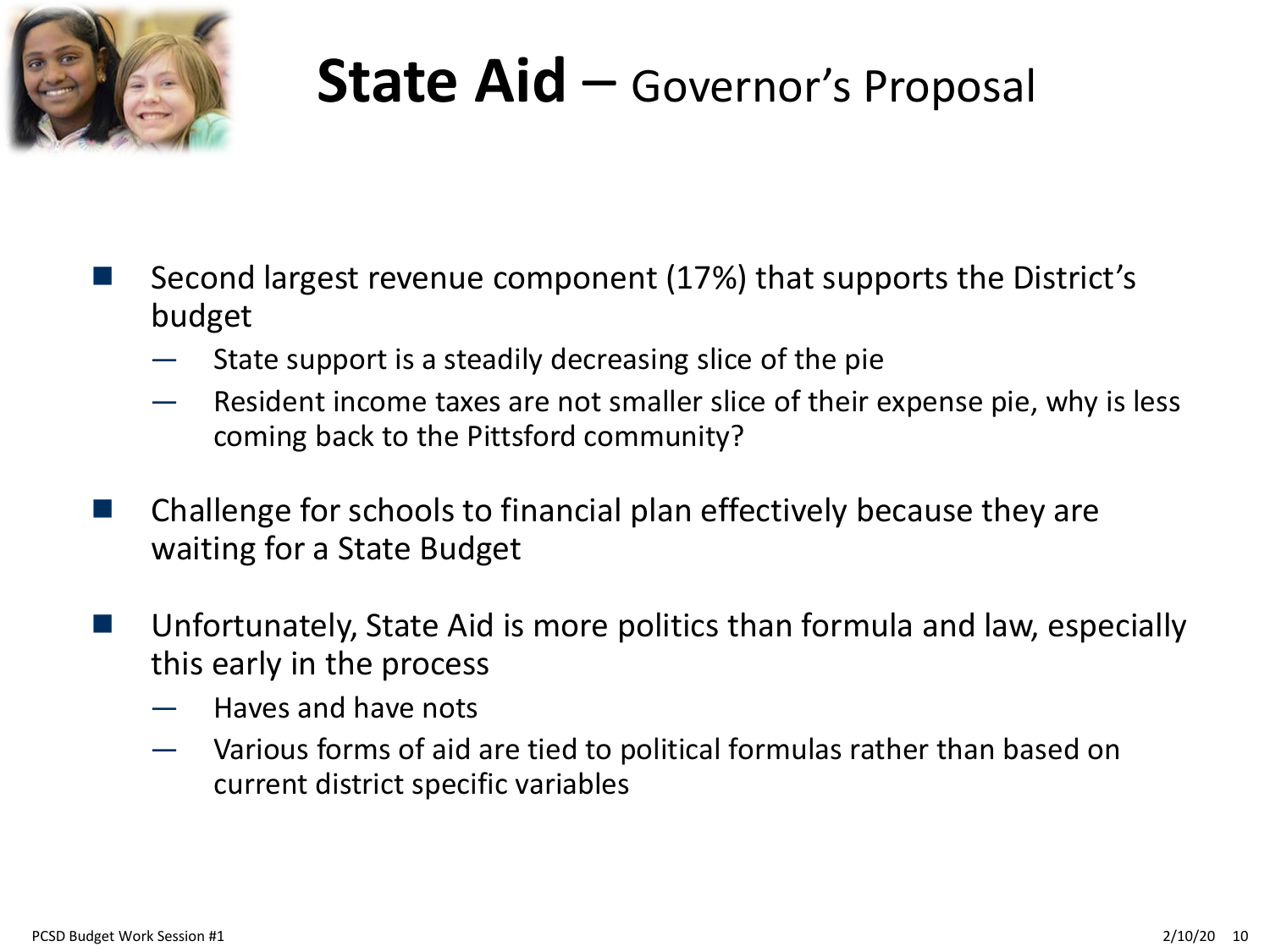

#### **State Aid – Governor's Proposal (continued)**

- Foundation Aid History
	- Used to be called General Operating Aid
	- NYS Lost the Campaign for Fiscal Equity (CFE) lawsuit when Supreme Court ruled the education funding formulas were unfair and unconstitutional
	- FY 2006 Governor Spitzer introduced Foundation Aid with the following caveats to address the requirements of the court order:
		- Increased funding per pupil statewide
		- Formula would be equitable accounting for wealth and student need
		- Districts should know four years in advance what their aid would be so they could plan and provide better level of consistent services
	- Thirteen years later
		- For most schools, the formula has never been followed
		- Several years it was reduced by the Gap Elimination Adjustment (GEA) providing the lowest aid in more than a decade
		- Annual political process not formula based or tied to enrollment or other factors
		- The result, some districts are receiving more Foundation Aid than formula; others are receiving less and have millions of dollars owed to them. This inequity compounds further each year.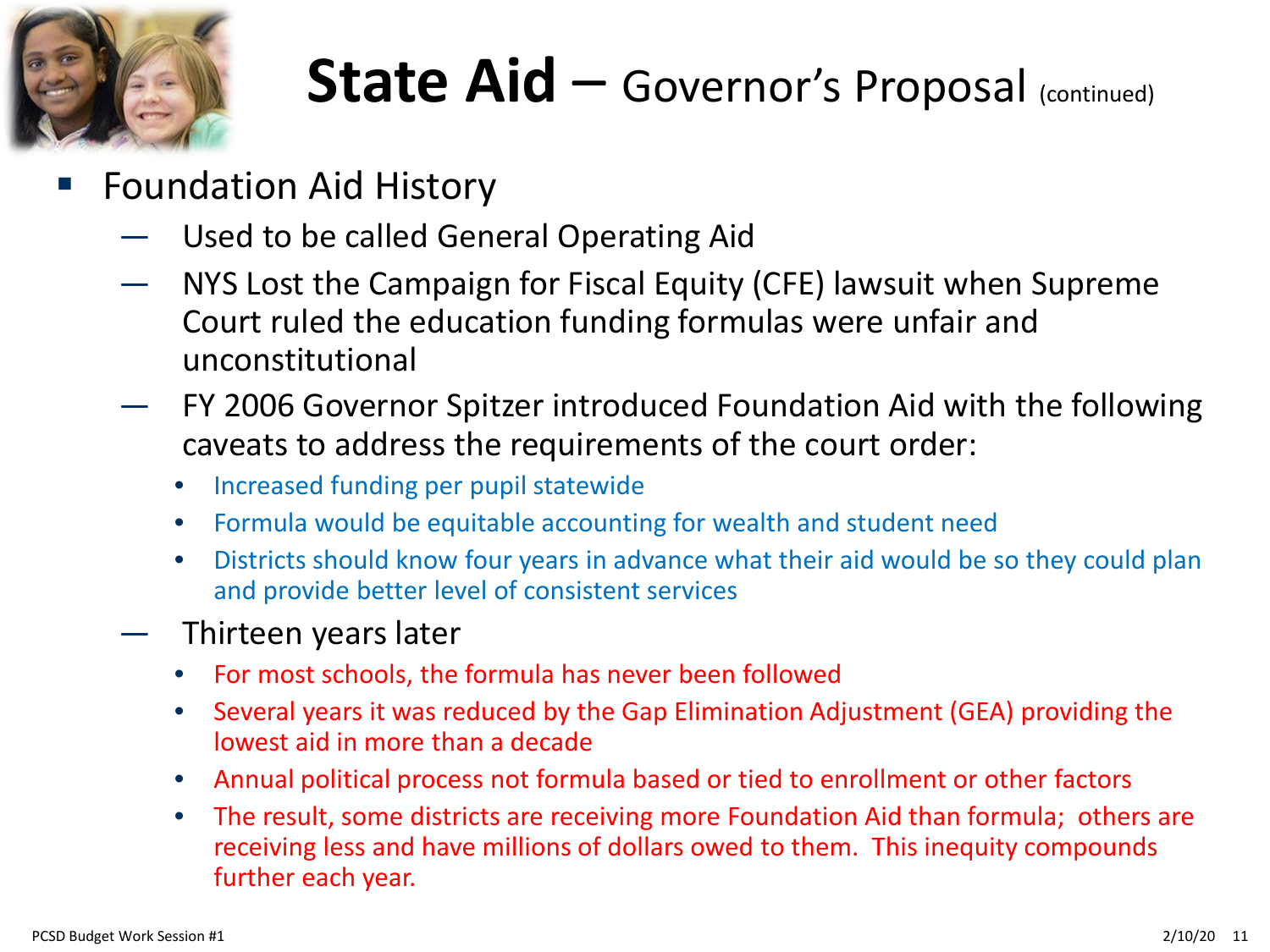

## **What a difference a year can make!**

 A quick look at the State budget process in reference to education



*Which cup is the Aid under?*

■ "Cutting the slices differently in the same size pizza and calling it more" Dr. Rick Timbs Exec Director Statewide School Finance Consortium

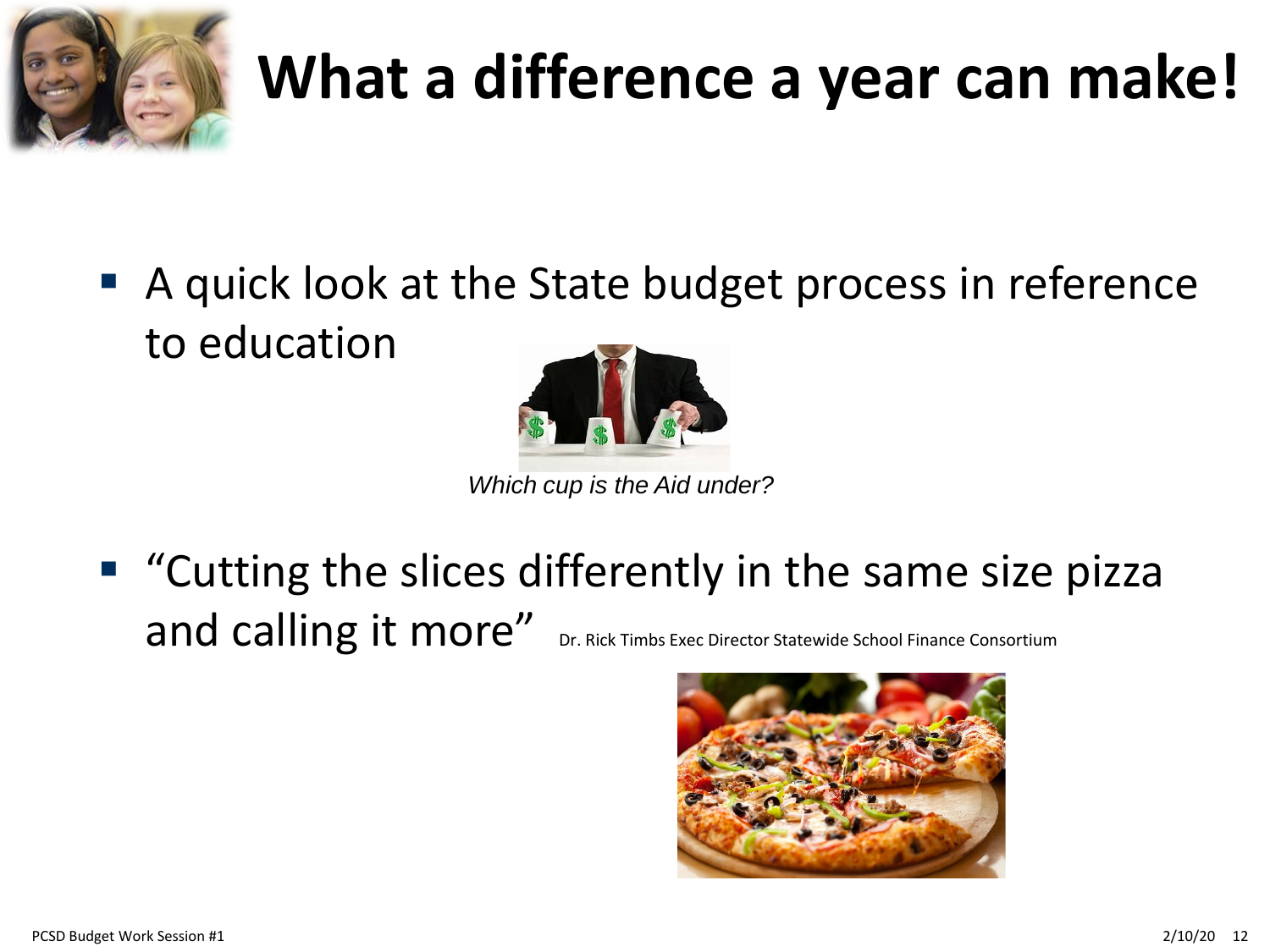

#### **The Governor's Budget Proposal**  *All NYS Schools*

| <b>Aid Category</b>                 | <b>Increase</b><br>(millions \$) | <b>Notes</b>                                      |
|-------------------------------------|----------------------------------|---------------------------------------------------|
| <b>Foundation Aid</b>               | \$504                            | <b>Basic Aid</b>                                  |
| Community Schools Set Aside -\$50m  |                                  | Earmarking of Foundation Aid for specific purpose |
| Foundation Aid - Targeted           | \$200                            | High need only no guidance                        |
| Reimb. For Expense Based Aids/Other | 572                              | <b>Transportation, Special Education</b>          |
| Expanded Pre-K for 3 & 4 year olds  | 5.15                             | High needs                                        |
| Empire State After School Program   | \$.<br>10                        | High needs                                        |
| Early College High Schools          | $\zeta$<br>6                     | <b>Syracuse City low Graduation Rate</b>          |
| Master Teachers Program             | \$<br>$\overline{2}$             |                                                   |
| Curriculum on Diversity & Tolerance | \$<br>$\mathbf{1}$               |                                                   |
| <b>Social Emotional Initiatives</b> | \$<br>$\mathbf 1$                |                                                   |
| <b>Other Education Initiatives</b>  | Ś.<br>16                         | Little clarity at this time                       |
| <b>Total Increase</b>               | \$826                            |                                                   |

*Foundation Aid is only aid Pittsford qualifies for due to "low need & above average wealth"*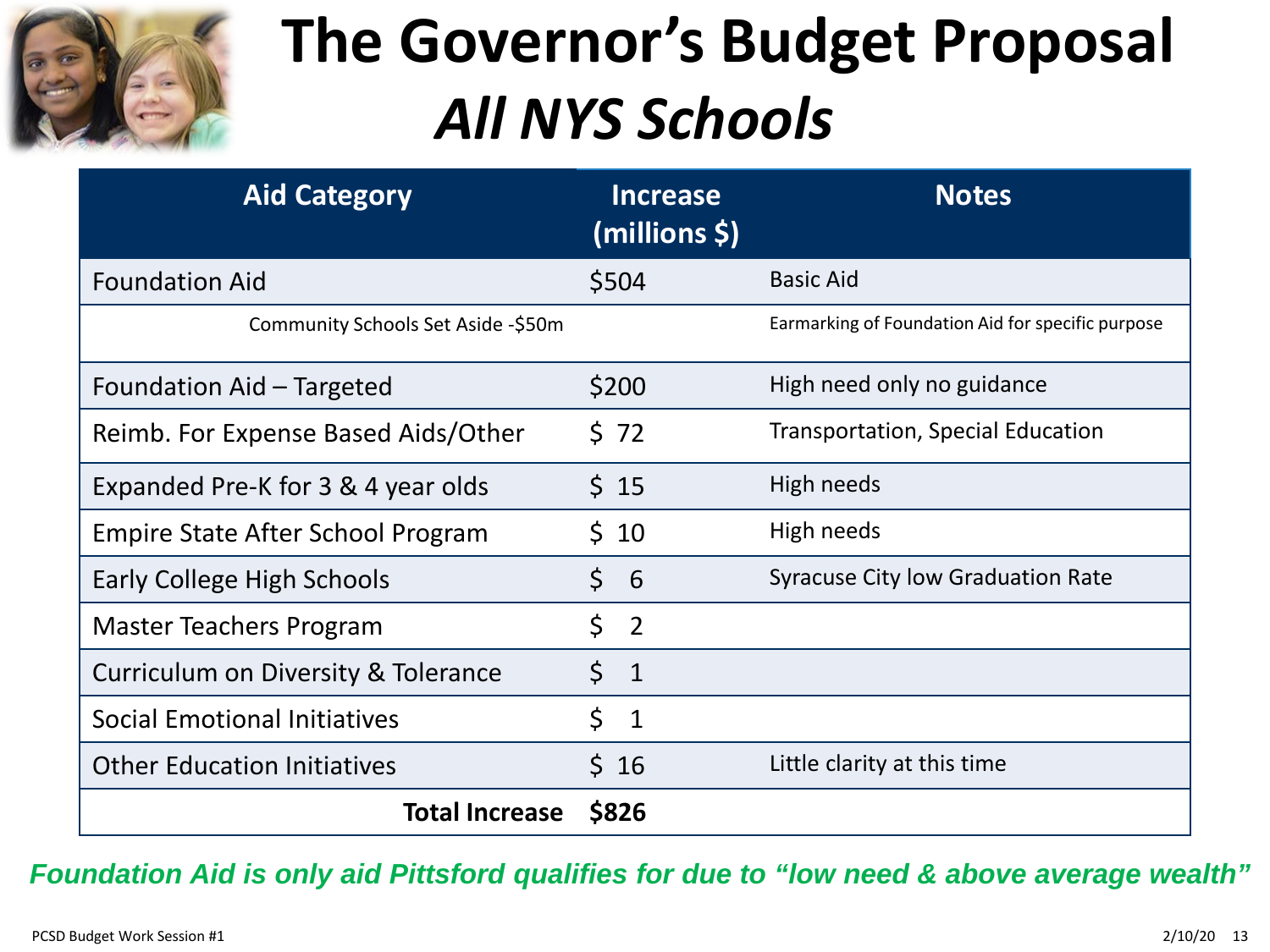

## **The Governor's Budget Proposal**

- Proposed \$28.8 billion in *total* State support for Public Education
	- An increase of \$826 million or 3%
		- Formula Based Aids (not including grants) increase of \$579 million
		- The lowest increase since 2013-14 (7 years)



#### Governor's School Aid Formula Increases – millions \$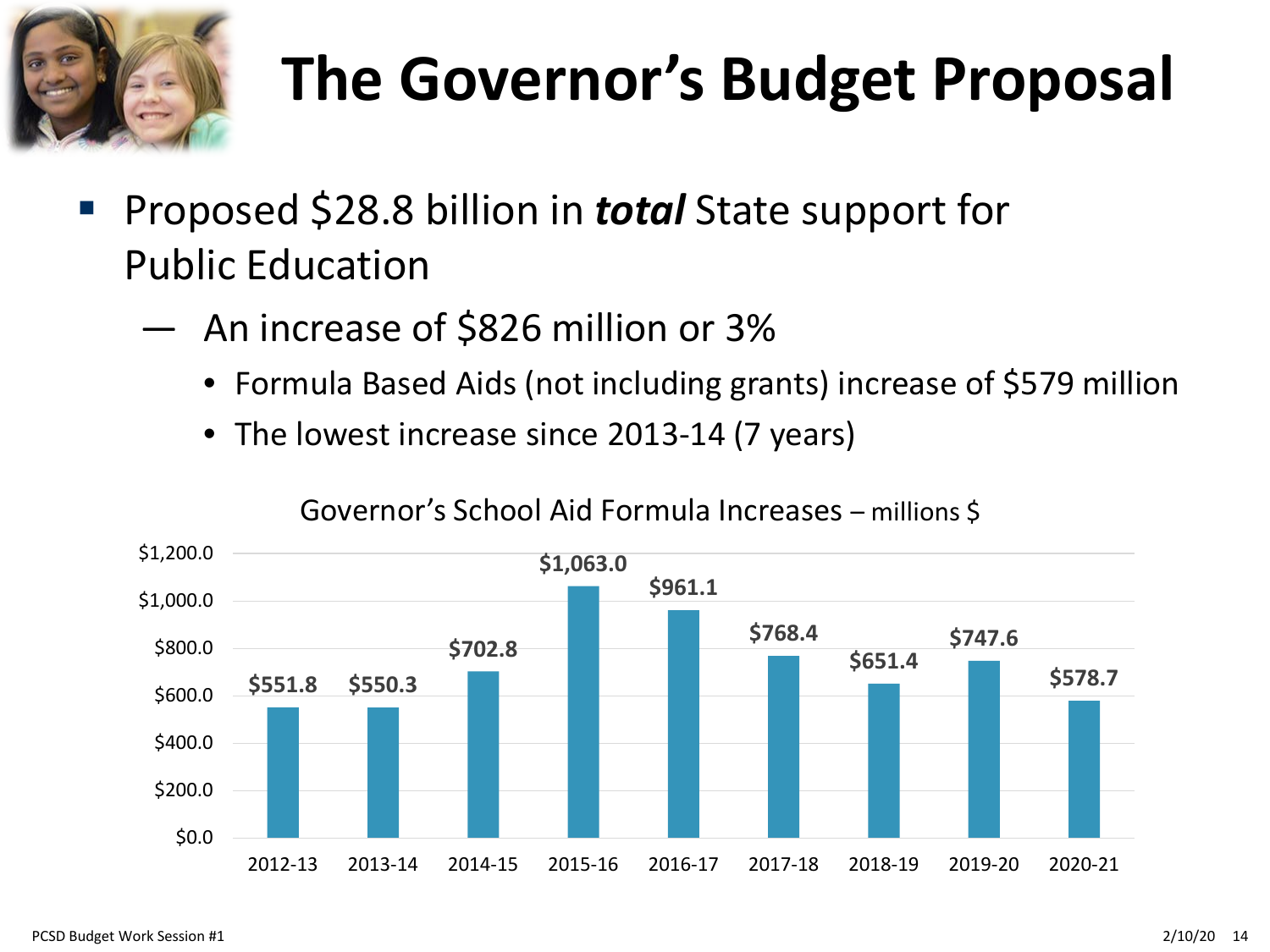

#### **Five Main School Aid Categories Governor Proposal 2020-21**

| <b>Category</b>                                | 2019-20                                                                  |                    | 2020-21                        | \$ Increase                      | % Increase                                                                                   |
|------------------------------------------------|--------------------------------------------------------------------------|--------------------|--------------------------------|----------------------------------|----------------------------------------------------------------------------------------------|
| Foundation Aid                                 | \$20,255,506,906,                                                        |                    | \$20,759,305,396               | \$503,798,490                    | 2.5%                                                                                         |
| <b>Building Aid</b>                            | 3,056,072,749<br>\$                                                      |                    | \$3,048,649,360                | 7,423,389)<br>(S                 | $-0.2%$                                                                                      |
| Transportation                                 | \$<br>1,992,643,001                                                      |                    | \$2,094,524,645                | \$101,881,644                    | 5.1%                                                                                         |
| <b>BOCES</b>                                   | $\overline{\mathsf{S}}$<br>983,962,958                                   |                    | <b>Moved to Foundation Aid</b> |                                  |                                                                                              |
| <b>Special Ed</b>                              | \$1,054,603,422                                                          |                    | \$1,035,071,657                | (519,531,765)                    | $-1.9%$                                                                                      |
| <b>Total for NYS</b>                           | \$26,658,826,078                                                         |                    | \$26,937,551,058               | \$578,724,980                    | 2.2%                                                                                         |
| <b>Bldg</b><br>38%<br><b>Foundation</b><br>47% | 2019-20 Increase by Aid Category<br><b>Trans</b><br>11%<br>Spec Ed<br>2% | <b>BOCES</b><br>2% | Foundation<br>80%              | 2020-21 Increase by Aid Category | <b>Bldg</b><br>$-1%$<br><b>Trans</b><br>16%<br><b>BOCES</b><br>0%<br><b>Spec Ed</b><br>$-3%$ |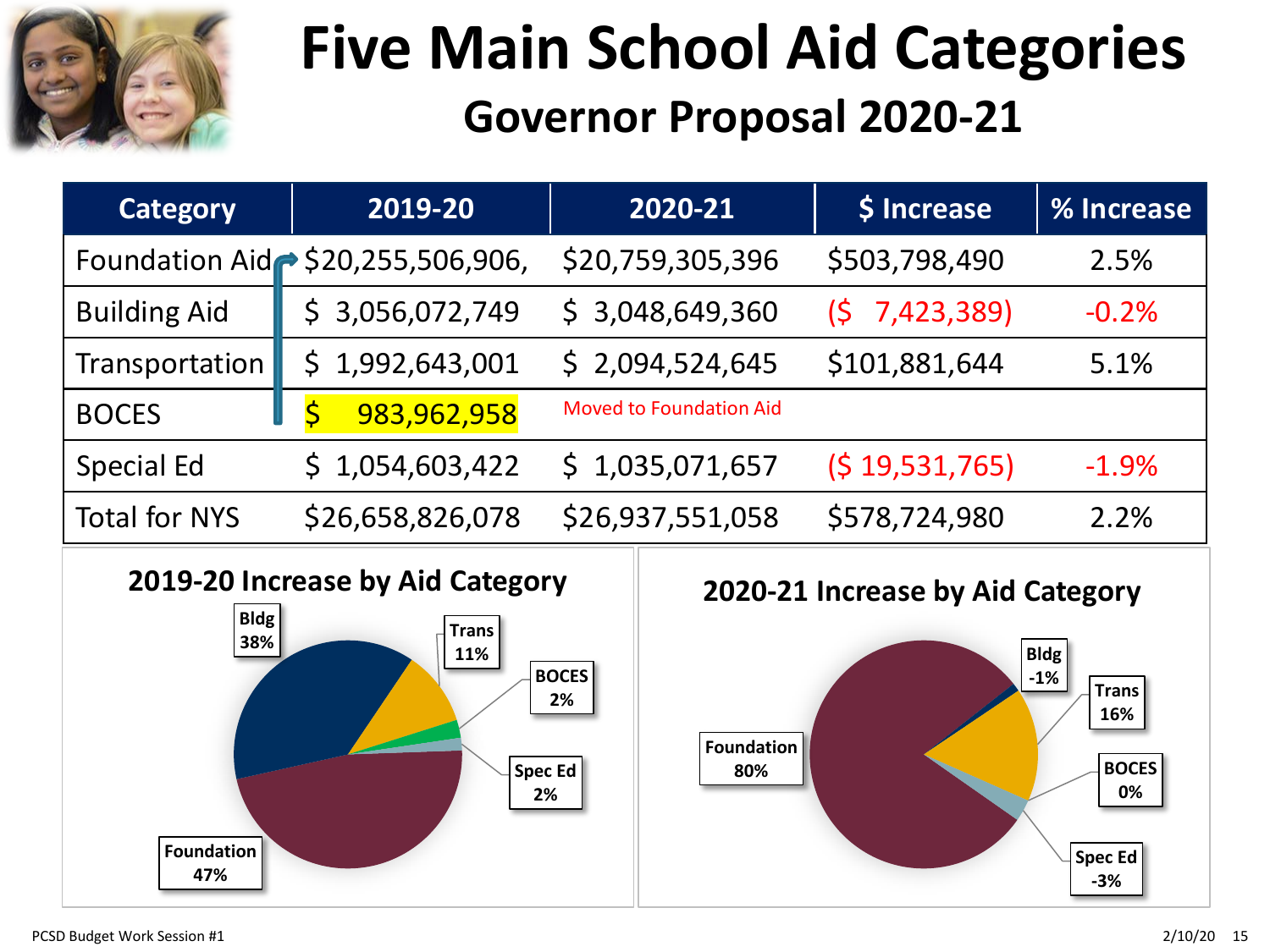

#### **Foundation Aid – Not Simple Anymore**

- **The Governor reports Foundation Aid to be a \$704** million increase, but how?
	- \$200 million is "Targeted High Need Foundation Aid" there is little information what this is and how to get
	- Another \$50 million is "Set-aside for Community Schools" intended for high needs districts with large English Language Learner (ELL) populations. "Here is your aid, but you must use this portion of for these purposes."
	- Both of the above limit Foundation Aid or redirect portions of it from local, to Governor discretion. That's no longer "Foundation." *Remember the pizza analogy?*
	- The real Foundation Aid increase is \$504 million. Or is it?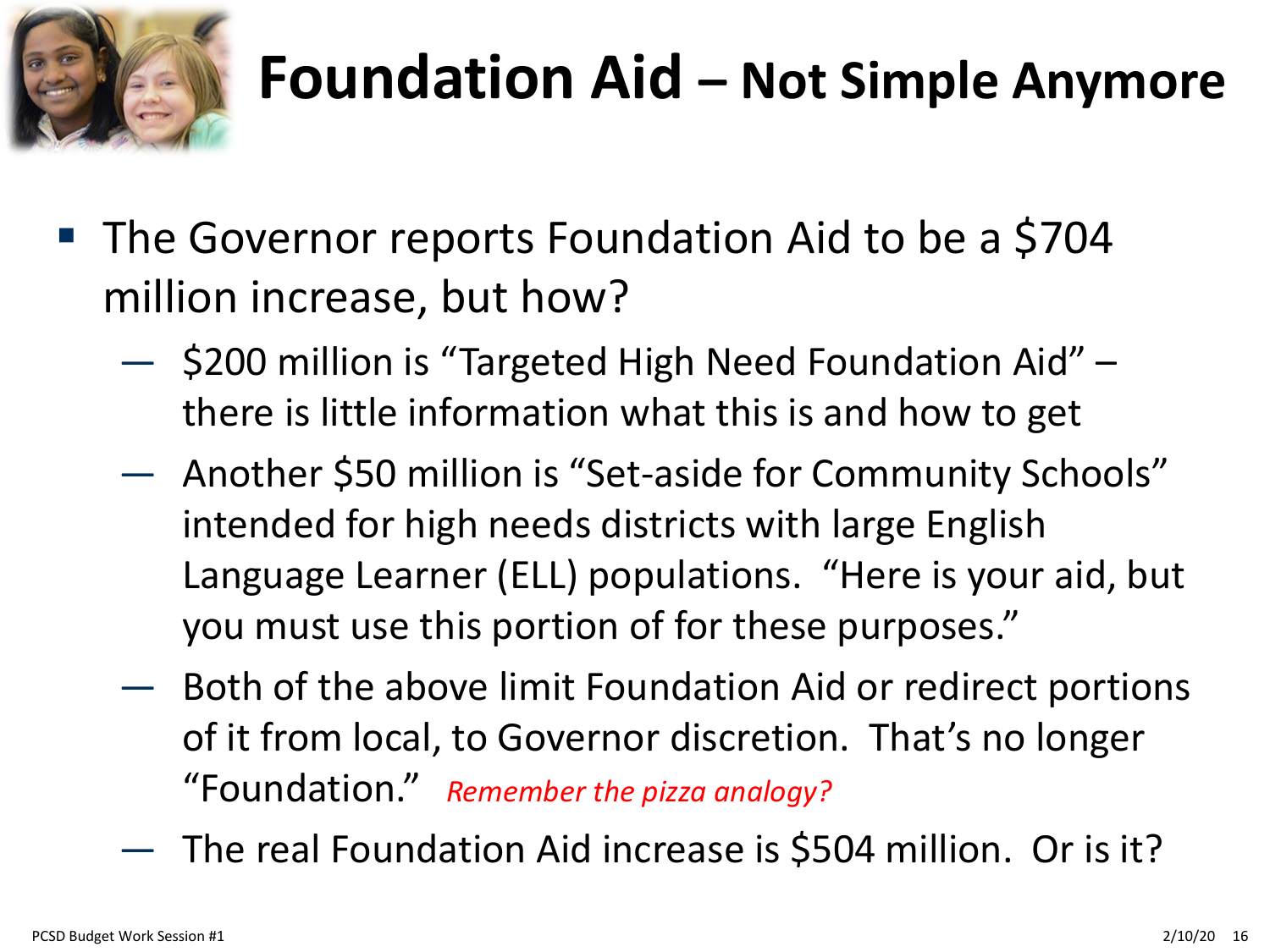

#### **Foundation Aid – Not Simple Anymore**

- Beginning with 2020-21, the Governor's Budget proposes consolidating 10 "Expense-based Aids" within Foundation Aid
	- This added another \$10.1 to the appearance of a Foundation Aid increase
		- Analogy: You are paid \$10 per hour for a 40 hour work week = \$400. Last year you averaged 1 hour of overtime per week. Your employer makes you salaried at \$415 per week and calls it a 3.75% raise. The next week you work 45 hours, you expect \$475 pay, but get the \$415. The boss says, "What's the problem, you got the biggest raise in seven years?!!!"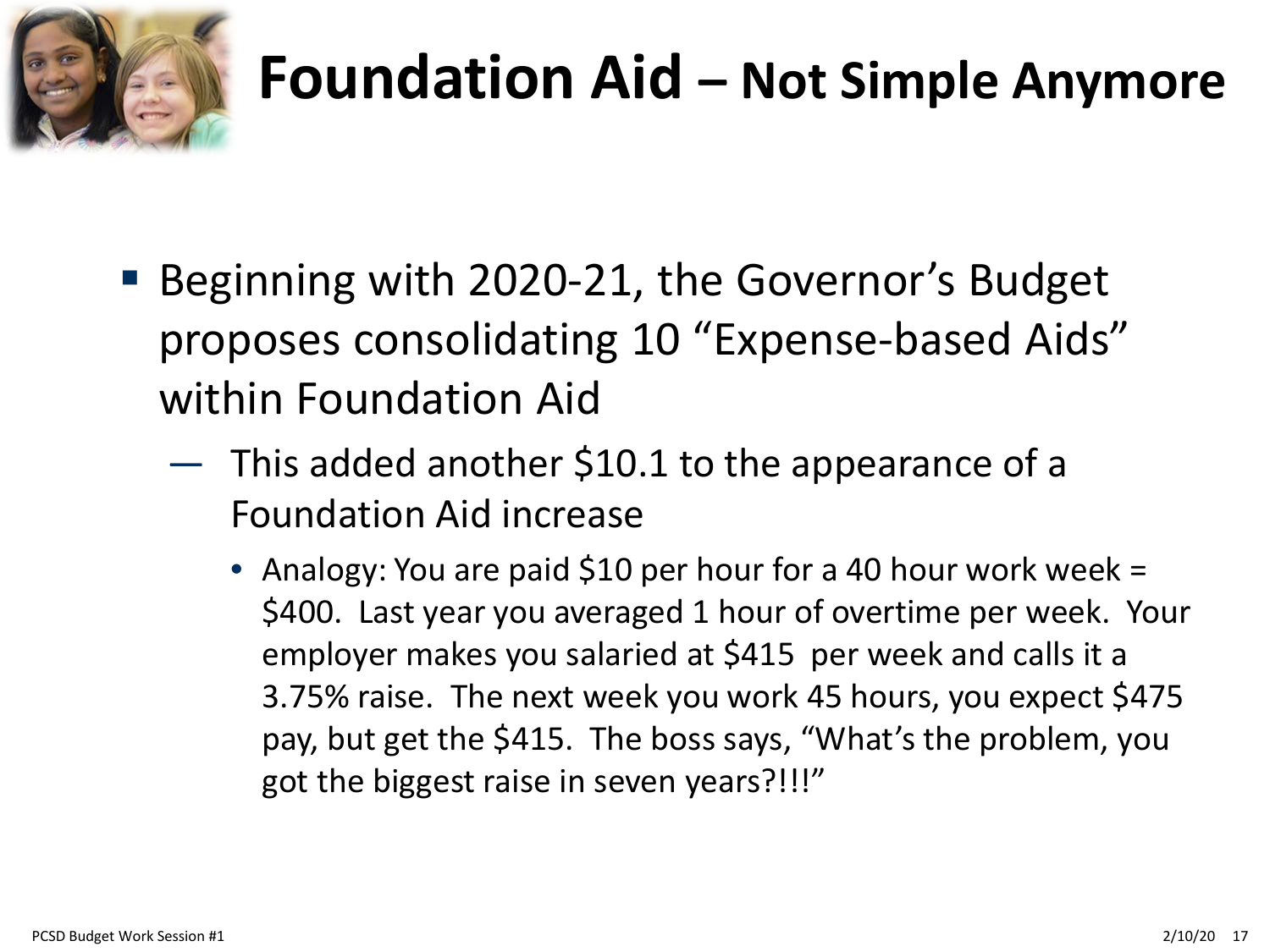#### **What are the "Expense-based Aids" that Pittsford receives now in Foundation Aid?**

| <b>Aid Category</b>          | <b>Description</b>                                                                                                                   |
|------------------------------|--------------------------------------------------------------------------------------------------------------------------------------|
| <b>BOCES Aid</b>             | NYS pays a percent of eligible<br>expenditures paid to BOCES. Based on<br>wealth and size of District                                |
| Software Aid                 | NYS derived per pupil allocation of funds.<br>The District is required to share or loan to<br>Non-public schools within the District |
| <b>Library Materials Aid</b> | Same as above                                                                                                                        |
| <b>Textbook Aid</b>          | Same as above                                                                                                                        |
| Hardware & Technology Aid    | Same as above                                                                                                                        |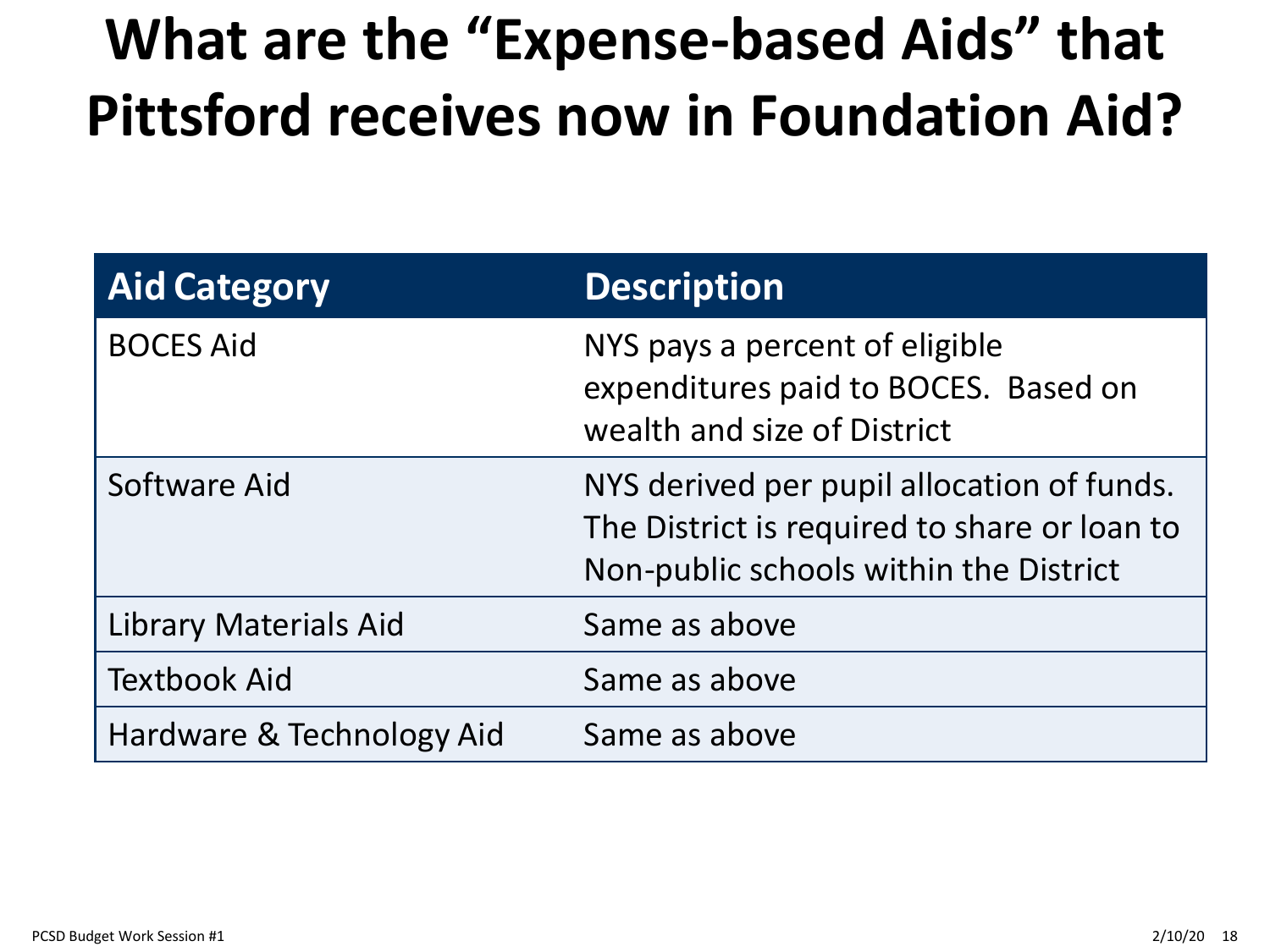

## **What is Foundation Aid For 2020-21?**

- Foundation Aid Base = current year 2019-20 Foundation Aid + "Expense-based Aids"
	- Changing current year actual to new method
		- *From analogy: lumping your overtime into salary*
- $\blacksquare$  2020-21 Foundation Aid = 2019-20 Foundation Aid + 2020-21 "Expense-based Aids" + Tiered Increase + Community Schools Set-aside
	- New Five Tier formula system works on the side to channel \$ to high needs schools and downstate
	- Pittsford is in Tier E with a minimum increase of 0.25%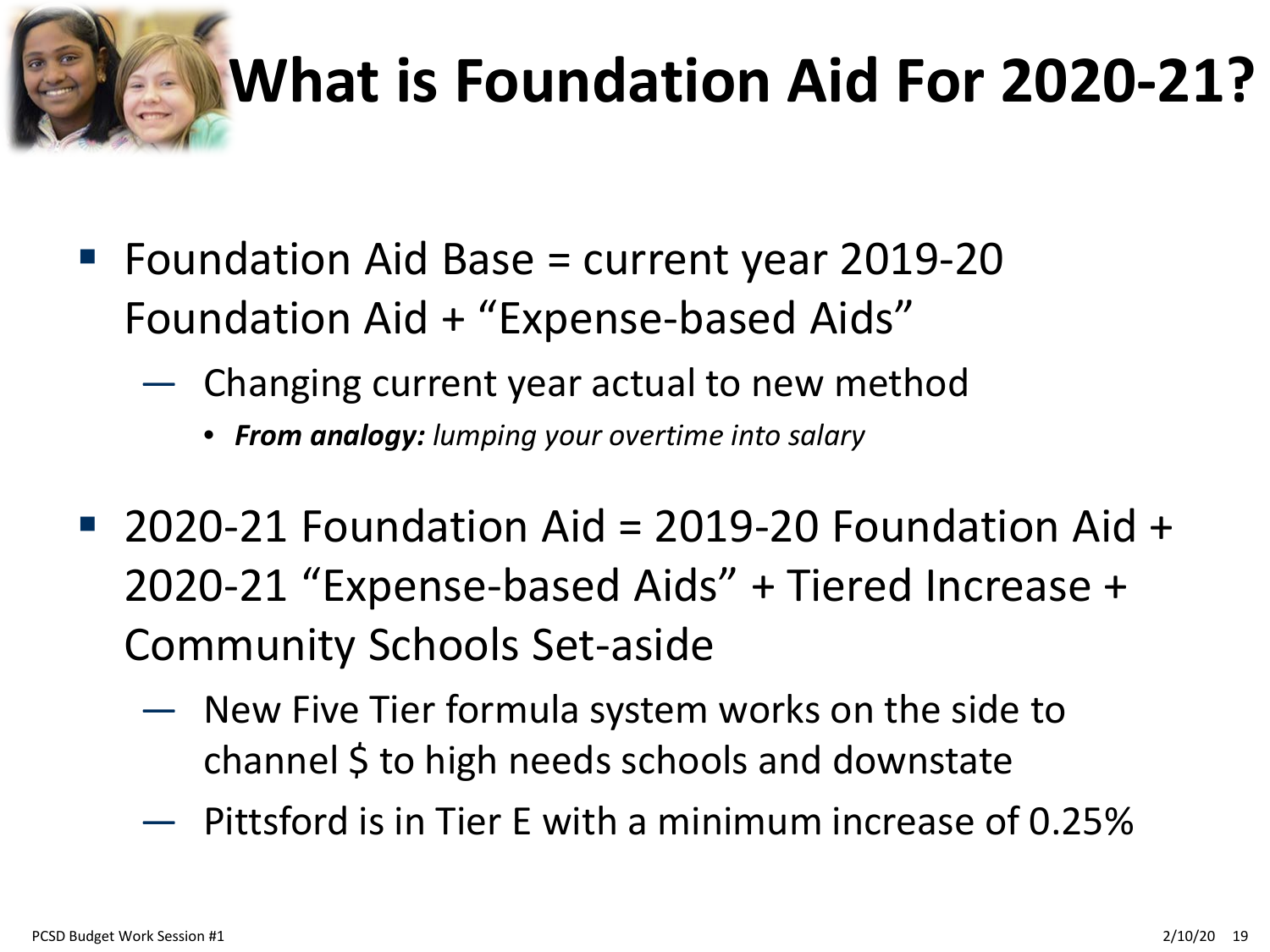

### **Foundation Aid, why all the changes?**

- Control the Battle
	- The Governor is tired of defending not funding to the Foundation Aid Law (formula)
	- These changes force schools to lobby for restoration of the expense-based aids (BOCES)
	- It is a way for him to freeze or cap the expense-based aids into a base formula and they are fixed forevermore, even though school mandates and costs will increase

#### Control the Message

- It makes it look like
	- Record increase in Foundation Aid while nominal change in total aid
	- The Foundation Phase-In (money owed to schools) went from \$3.4 billion to \$2 billion without spending a dime

#### Control what schools do

- Paradigm shift
	- Limit District discretion on how it spends Foundation, BOCES and Instructional Materials Aids
	- Places caveats on Foundation Aid which is legally supposed to be the basis of NYS support of each child
	- Shifts Foundation Aid into Governor initiatives
	- Foundation Aid becomes Categorical Aid under Governor Control and current Categorical Aid becomes Foundation (shell game)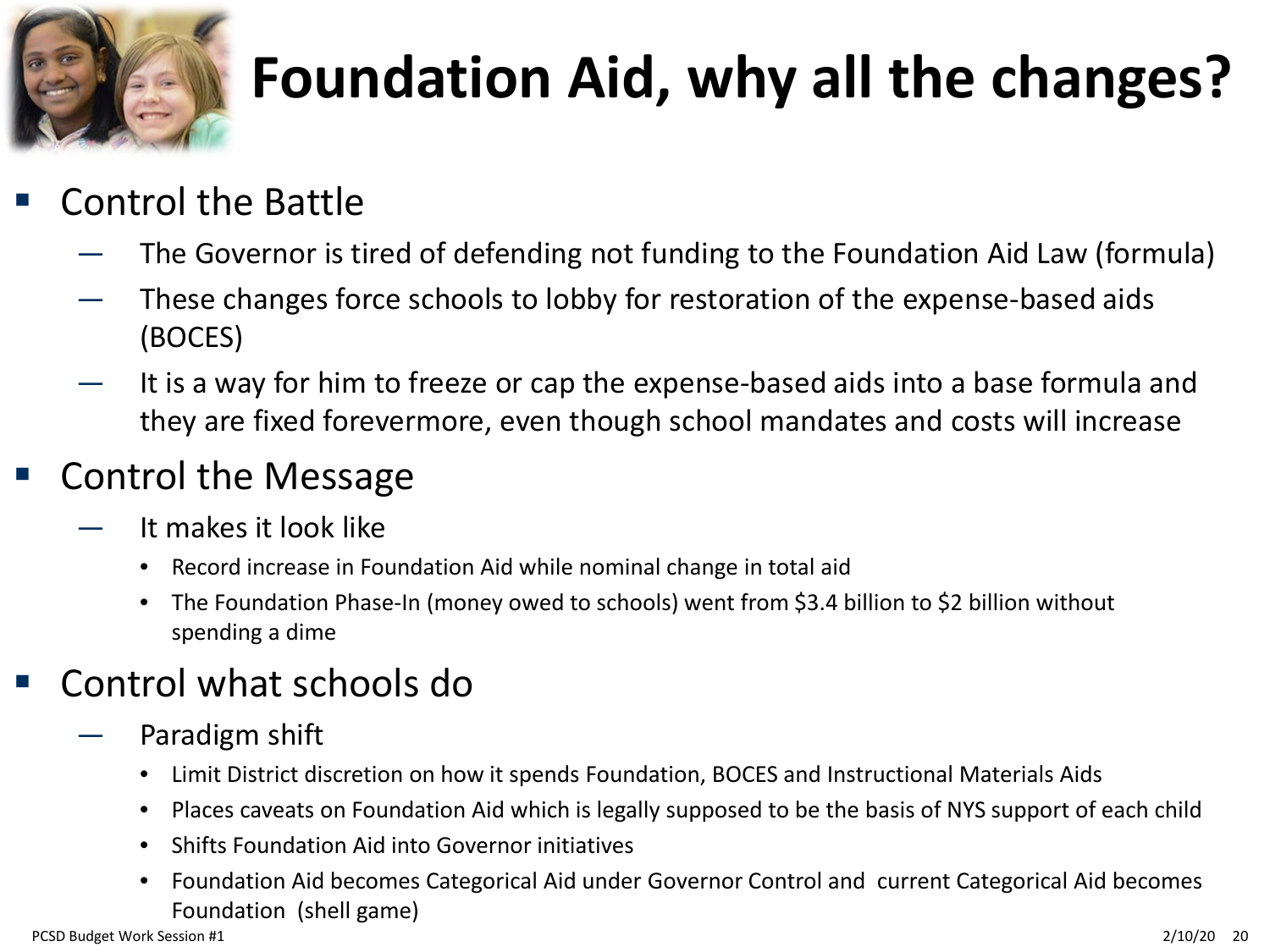#### **Proposed Aid to Pittsford**

 $\mathcal{L}$ 

|                                                                                          | PITTSFORD      |
|------------------------------------------------------------------------------------------|----------------|
| <b>BELON<br/>BASE YEAR AIDS:<br/>TION AID PRE-ADJUST.</b>                                | 3,72,319       |
| <b>AID<br/>SERVICE</b><br>SCHOOL<br><b>TONAL</b><br><b>EXTBOOK</b>                       | 30.83          |
| SUI                                                                                      | 13,520,897     |
| RGARTEN<br>ORG                                                                           | 24,787,400     |
| OP<br>TOTAL<br>COMMUN<br>21<br><b>SCHOOLS</b><br><b>SETASIDE</b><br>ED AIDS:<br>$2020 -$ |                |
|                                                                                          | 13, 554, 63    |
|                                                                                          |                |
| тот<br><b>SCHOOLS SETASIDE</b>                                                           | 22,945,965     |
| <b>2 8H8 20-21 MINUS 19-20</b>                                                           | $-1, 841, 432$ |
| ≹ &#& #% BLB&; RE&R& BLB& A}B                                                            | 211,407        |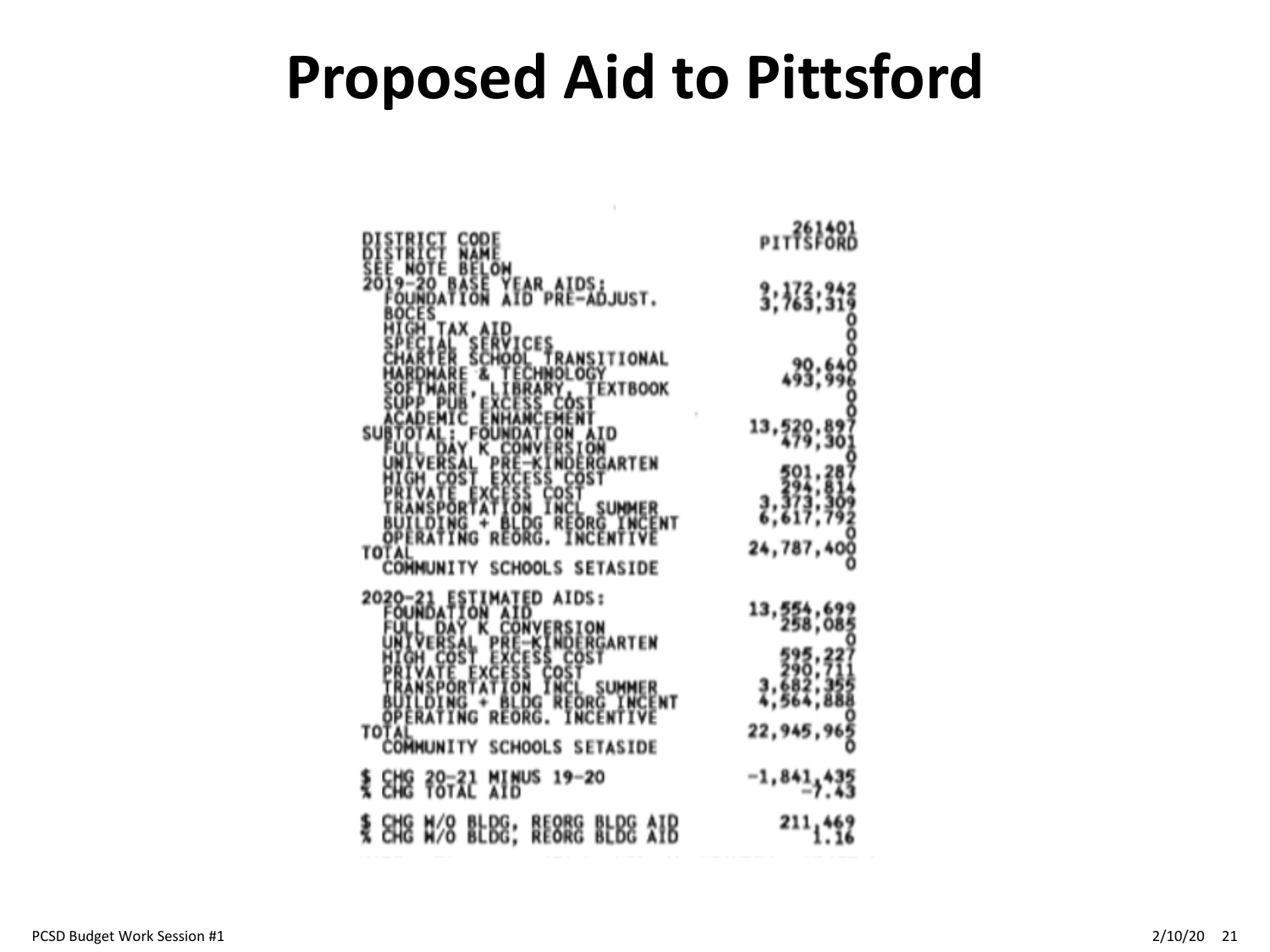#### **Compiling State Aid – Governor's Run**

|                              | <b>District Budget</b> | <b>Exec Prop</b> |                    | <b>Adj Exec</b> | <b>District Budget to</b> |            |
|------------------------------|------------------------|------------------|--------------------|-----------------|---------------------------|------------|
|                              | 2019-20                | 2020-21          | <b>Adjustments</b> | 2019-20         | <b>Adjusted Exec</b>      |            |
| Foundation                   | 9,172,942              | 13,554,699       |                    | 13,554,699      | 4,381,757                 | 47.8%      |
| <b>Full Day K Conversion</b> | 479,301                | 258,085          | $\blacksquare$     | 258,085         | (221, 216)                | $-46.2%$   |
| <b>Net Foundation</b>        | 9,652,243              | 13,812,784       |                    | 13,812,784      | 4,160,541                 | 43.1%      |
| <b>BOCES</b>                 | 3,763,319              |                  |                    |                 | (3,763,319)               | $-100.0\%$ |
| High Cost - Spec Ed          | 501,287                | 595,227          | $\blacksquare$     | 595,227         | 93,940                    | 18.7%      |
| Private - Spec Ed            | 294,814                | 290,711          | $\blacksquare$     | 290,711         | (4, 103)                  | $-1.4%$    |
| Hdw & Tech                   | 90,640                 |                  |                    |                 | (90, 640)                 | $-100.0\%$ |
| Soft/Lib/Text                | 493,996                |                  |                    |                 | (493,996)                 | $-100.0\%$ |
| Transportation               | 3,373,309              | 3,682,355        | (444, 403)         | 3,237,952       | (135, 357)                | $-4.0%$    |
| <b>Building</b>              | 6,617,792              | 4,564,888        | $\blacksquare$     | 4,564,888       | (2,052,904)               | $-31.0%$   |
| <b>Total Aid Run</b>         | 24,787,400             | 22,945,965       | (444, 403)         | 22,501,562      | (2, 285, 838)             | $-9.2%$    |
| Urban/Suburban               | 1,071,244              | 1,071,244        |                    | 1,071,244       |                           | 0.0%       |
| <b>Total State Aid</b>       | 25,858,644             | 24,017,209       | (444,403)          | 23,572,806      | (2, 285, 838)             | $-8.8%$    |
| w/o Bldg & U/S Aid           | 18,169,608             | 18,381,077       | (444,403)          | 17,936,674      | (232, 934)                | $-1.3%$    |

If Foundation Aid had been calculated and represented the traditional way, the true Foundation Aid increase is \$33,503 +0.36%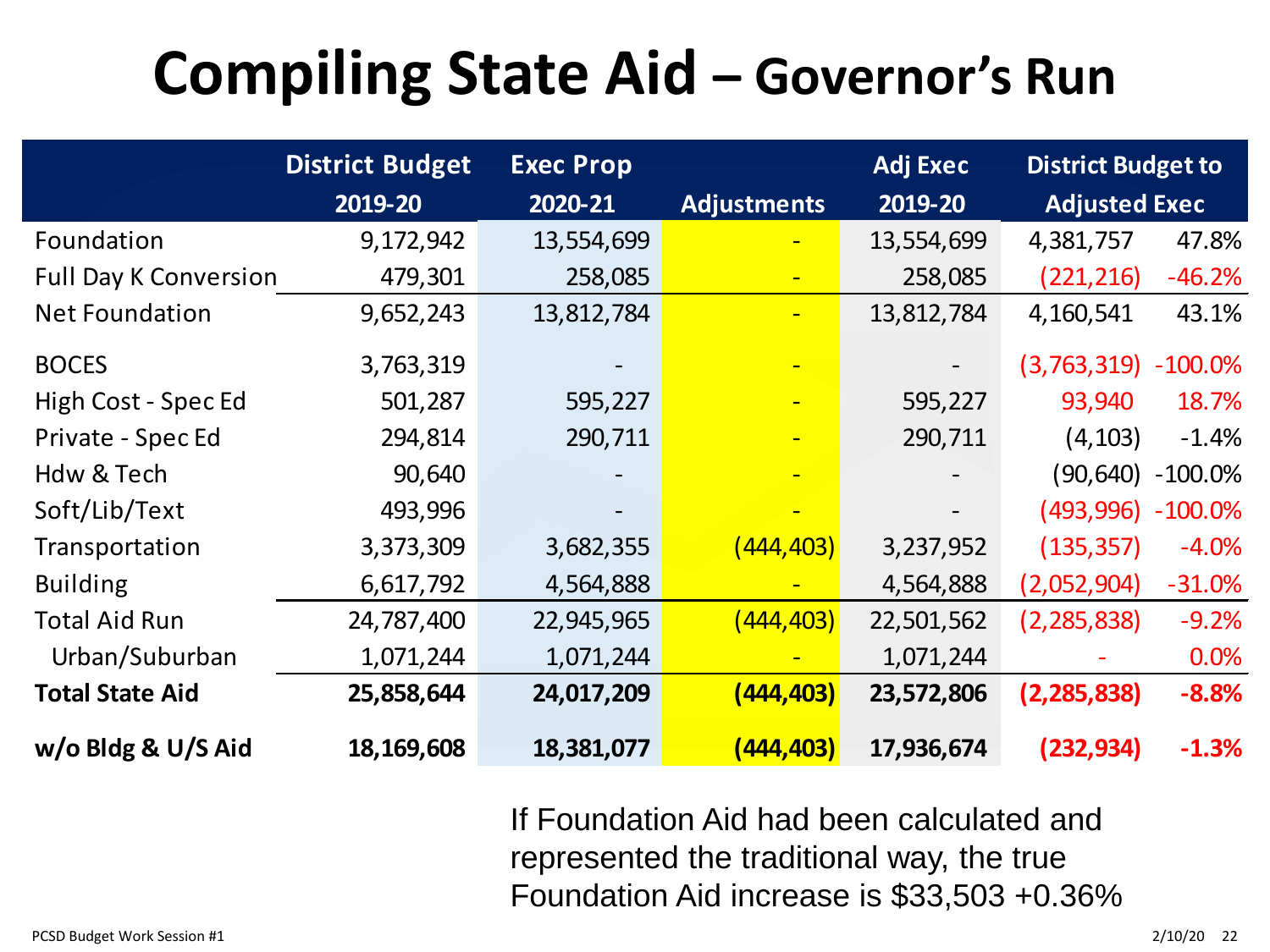

### **Why Adjustments to Governor's Aid Run?**

Depending on the form of aid, the Governor's projections are either based on old data, or projected data. Without anticipating and reconciling these differences we would assume an inaccurate revenue.

- **Transportation Aid NYS** assumes we will spend every penny of the budget. We try hard not to, but plan for unpredictable costs (fuel price fluctuations). Lower expenditure this year = less aid next year
- **BOCES Aid**  Similar to Transportation Aid, we must project actual current year expenditures.
- **Building Aid**  NYS makes various assumptions based on original project planning. Actual aid is calculated after submission of Final Cost Reports for each phase. The Governor's budget is based on an early database that may not reflect the latest FCR's. This year's reduction is due to the District being successful in obtaining better than anticipated borrowing terms.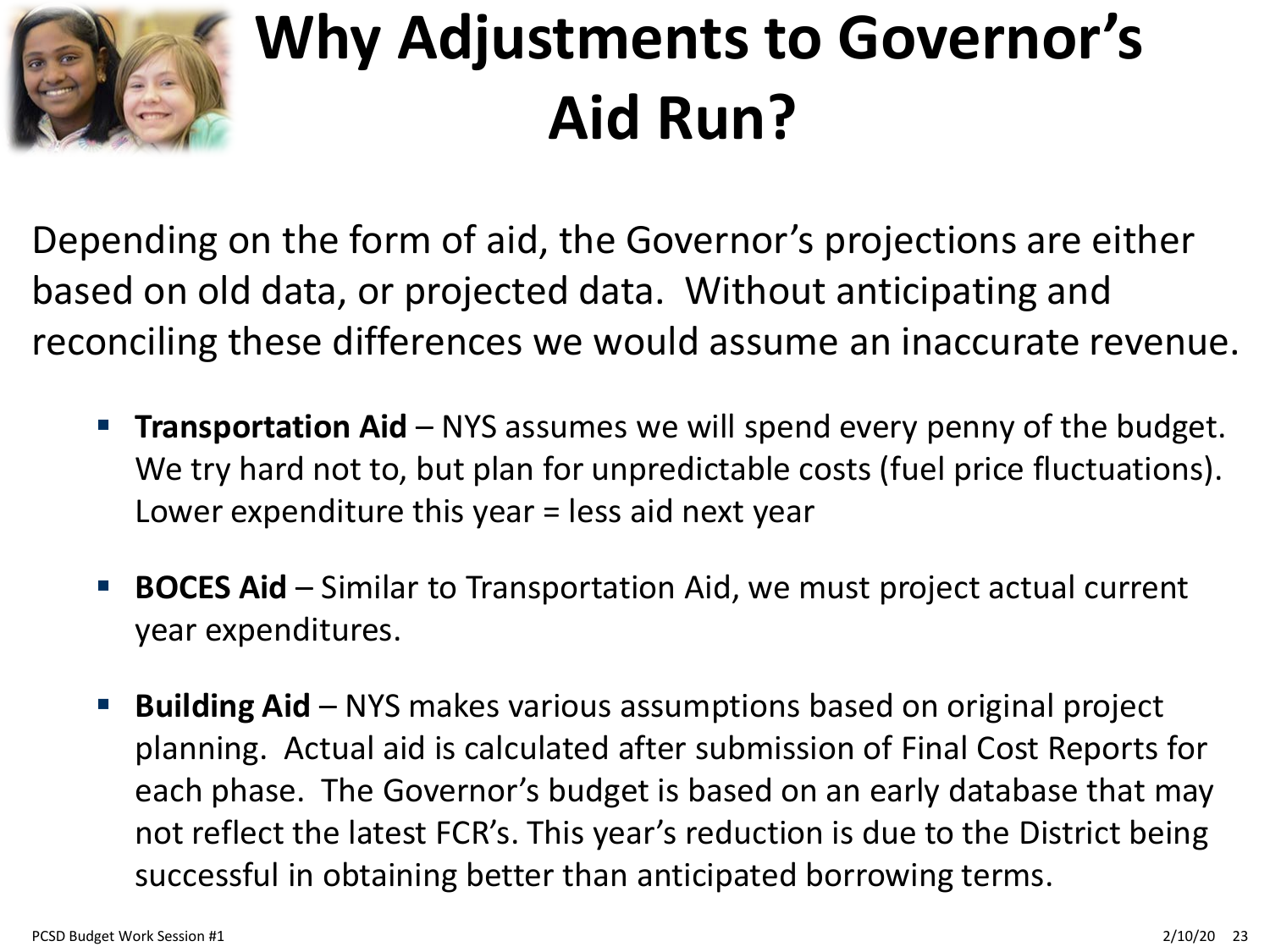#### **We are getting more aid right?**

**Actual Foundation Aid Received vs. NYS Legal Obligation - \$90 million owed to PCSD**



Net Actual Foundation Aid Received **Foundation Aid Per Law**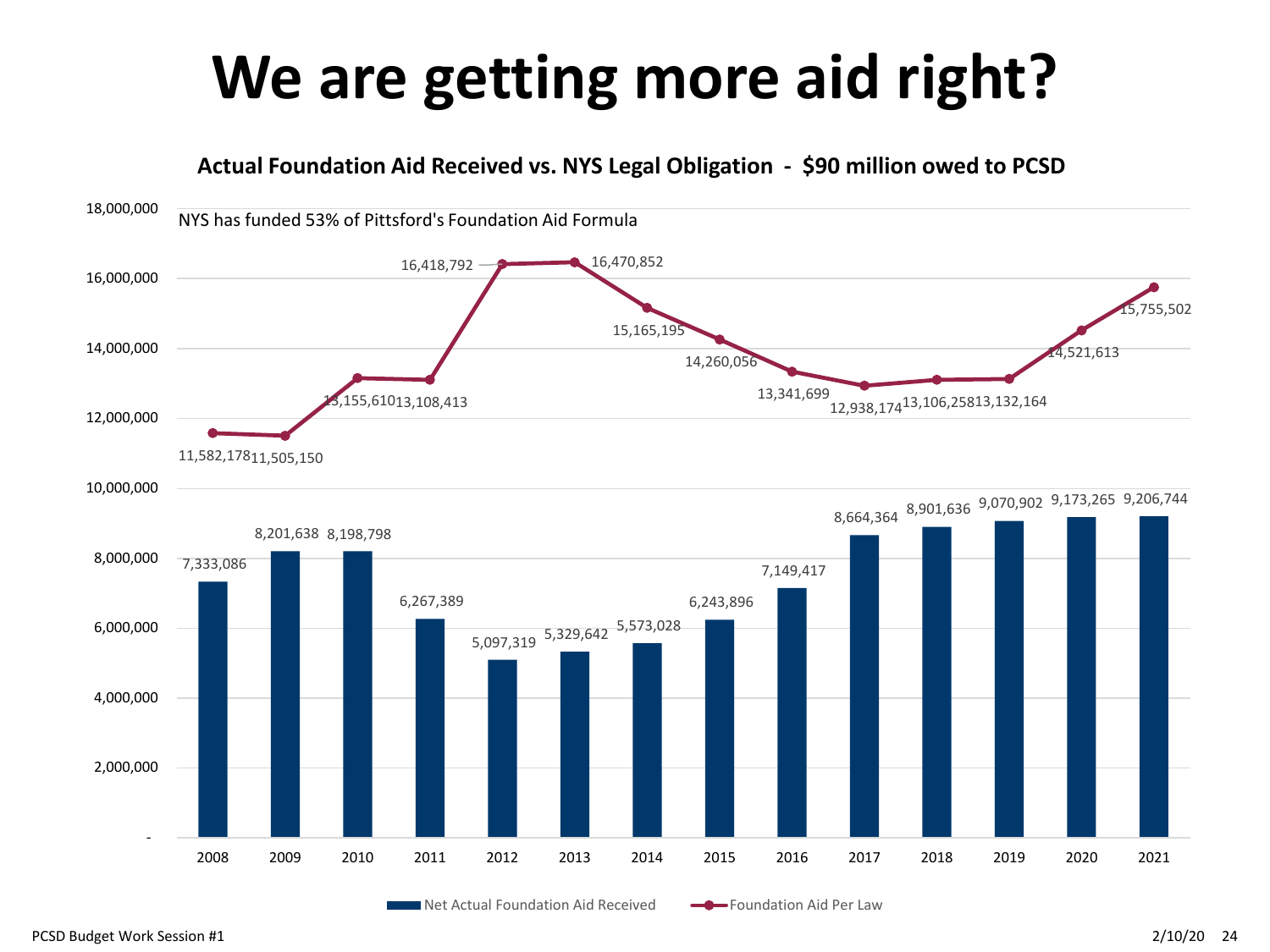

Silent Changes/High Impact

- Consolidation of Categorical (expense based aids) into the Foundation Formula
	- BOCES will it change with actual BOCES usage or become a "fixed base number" within the new Foundation Aid formula?
	- Instructional Materials was based on allocation per student and the District was to share/loan to non-public schools within the District. Will they become a fixed base number, what will happen with the private school loan requirement?
		- Computer Hardware & Software
		- Library and Textbook Materials
		- Will these amounts change?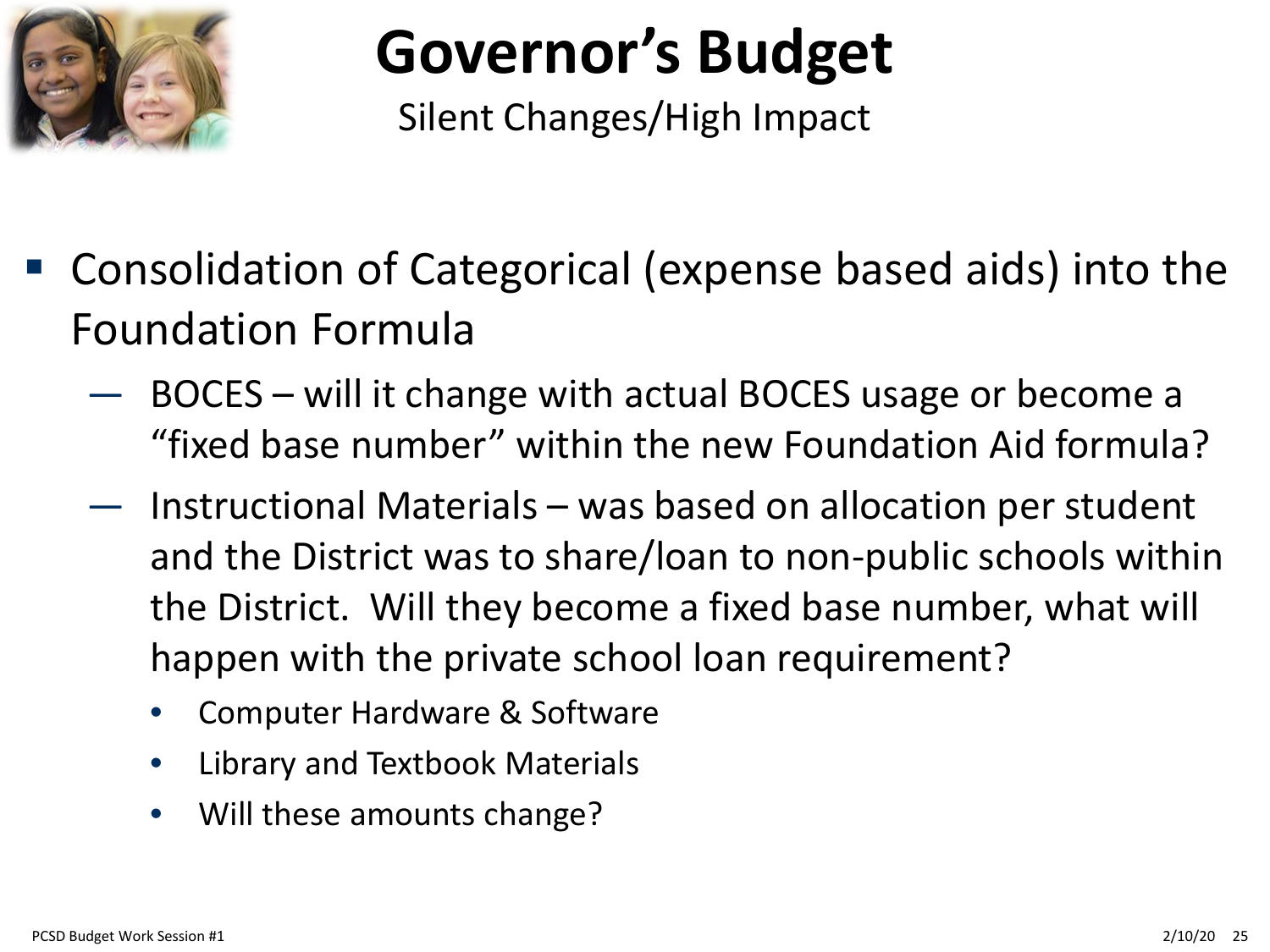

Silent Changes/High Impact

- *Transportation Aid*  the Governor targeted due to 5.1% statewide increase. As a result he almost consolidated Transportation Aid into the Foundation Formula. Instead he is making changes to curtail Aid growth regardless of actual expenditure trends:
	- Beginning in 2021-22 capped at the lesser of:
		- Approved expense in the base year
		- Approved expenses in the prior year X "inflation enrollment index"
		- Inflation Enrollment Index is the greater of:
			- Consumer Price Index CPI-U
			- CPI-U + Five-year public-nonpublic enrollment index (combined enrollment change two and seven years prior to the base year)
	- Impact
		- Aid will be inversely proportionate to actual operations and expenditures
		- Districts with declining enrollment but more costly special routes will not be taken into account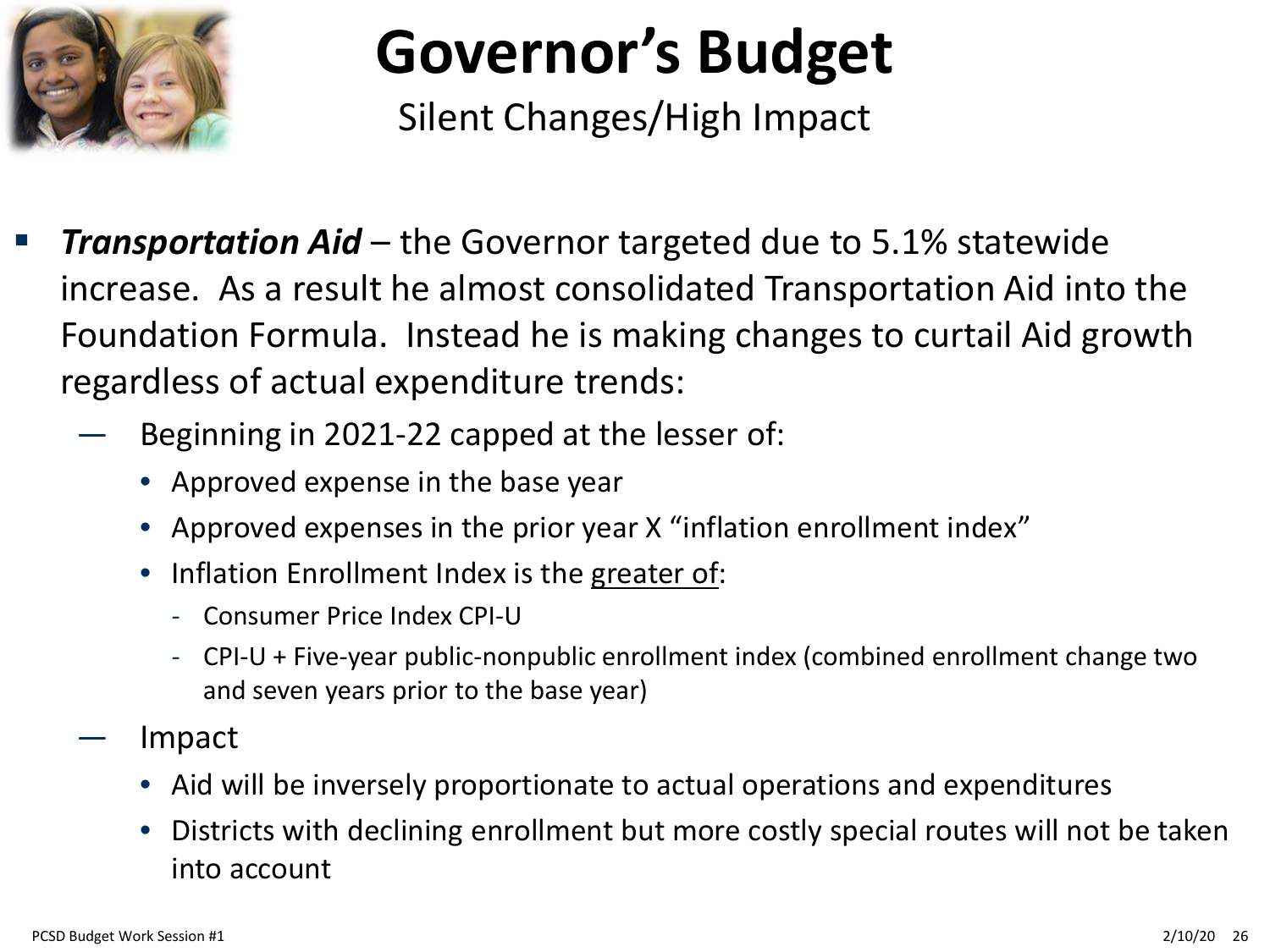

Silent Changes/High Impact

- *Public Excess Cost (Special Education) –* Reduction of aid for a District's placement of students with special needs in public or private residential placements
	- Currently the resident tuition is shared:
		- NYS 18.424%
		- County 55.848%
		- School 38.424%
	- Governor proposes to eliminate the NYS share, raising the School District to 56.848%. A 48% increase in cost to the school district without offsetting aid.
- *Building Aid* For capital projects approved by the Commissioner after July 2020, the Commissioner will determine "space critical to the instructional program, the protection of health and safety, or other appropriate use of facilities." For example:
	- Synthetic turf fields or athletic recreational facilities shared with other municipalities will not receive building aid
	- Commissioner may look at all District buildings for equitable use before approving construction at one building when there is capacity in others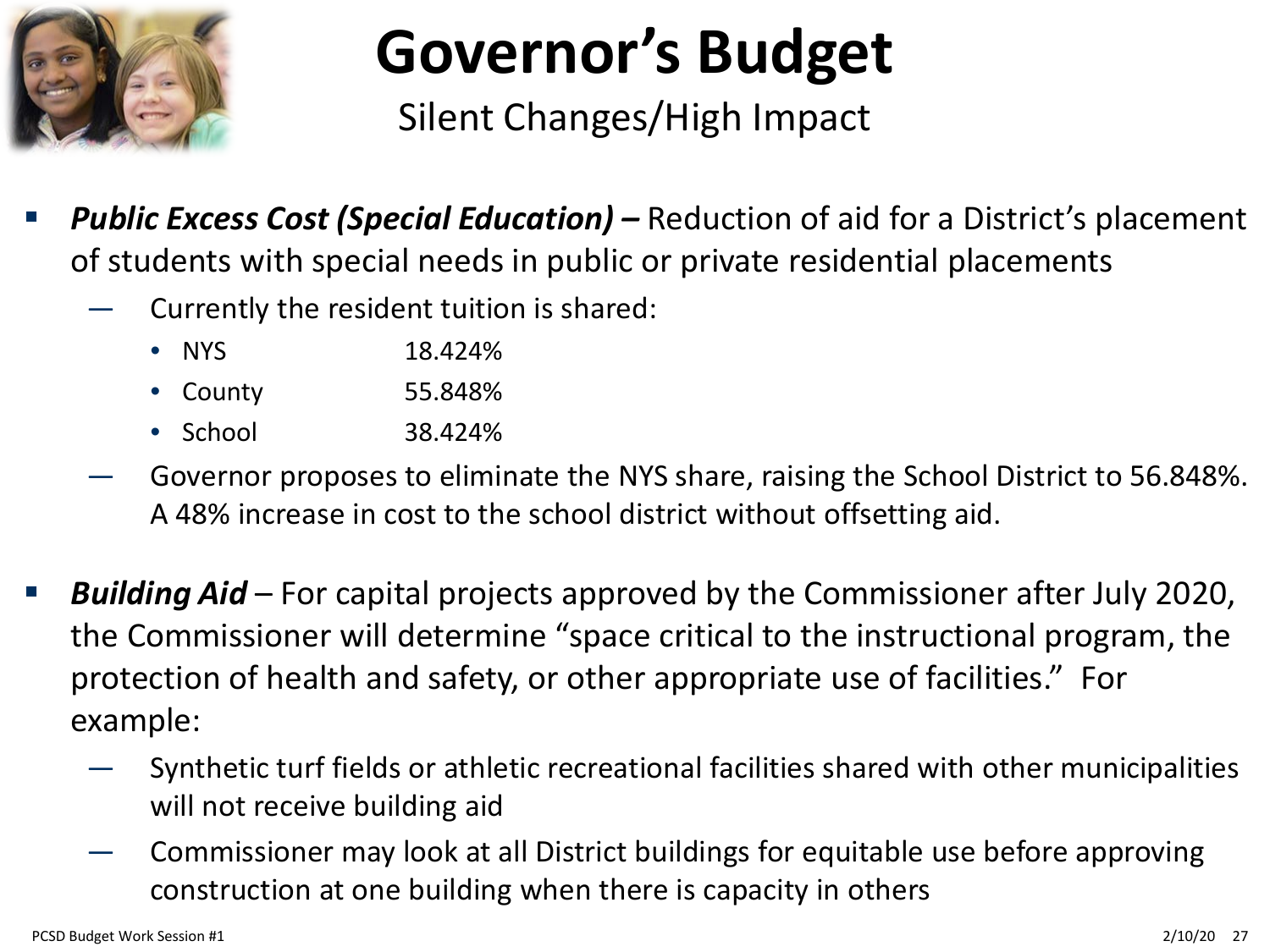

Silent Changes/High Impact

#### *BOCES Capital Project Exclusion from the Property Tax Cap*

- Passed into law in 2015, but Dept. of Tax and Finance did not act until December 27, 2019
- Guidance on how to treat this in the Property Tax Cap calculation is still forthcoming
- Addresses a school district's share of BOCES capital expenditures, including debt, lease and transportation capital debt
	- In essence the expense for BOCES Capital Items less the associated aid equals the net local share that would be treated in the Tax Cap calculation much the same way a District Debt Service less Building Aid does.

#### *Prior Year Adjustments to State Aid*

- Currently a district has three years to make a correction due to an error or new information that has come to bare
- Governor proposes:
	- 2019-20 adjustments would need to be submitted to NYSED by Nov 2020
	- 2020-21 adjustments for Foundation Aid or Aids rolled into Foundation Aid, the adjustment cannot exceed the total in the 2021 Governor's Budget
	- 2021-22 forward, eliminates Prior Year Adjustment Requests
	- The State/Governor can make adjustments/corrections to withhold aid for up to seven years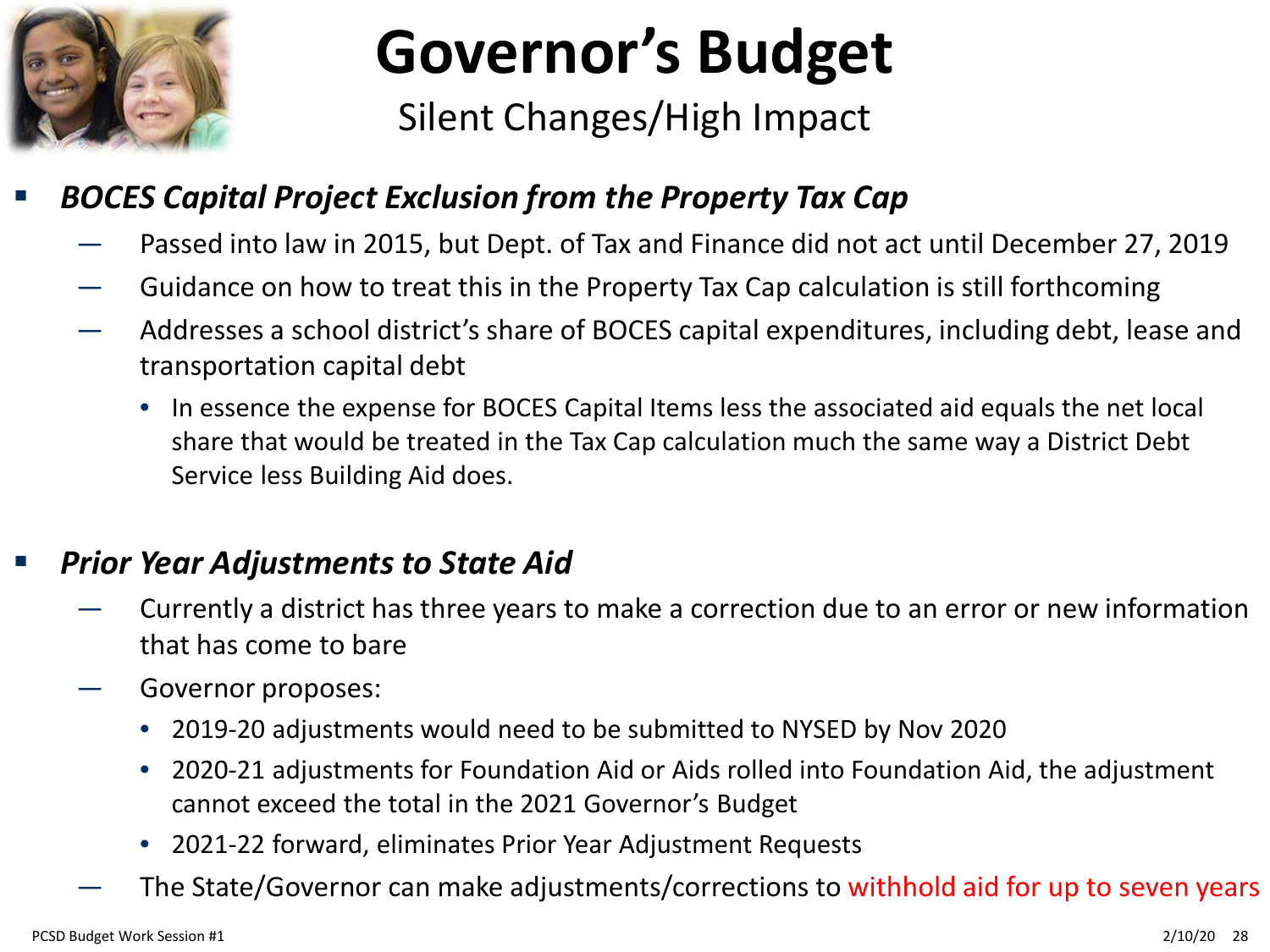

Silent Changes

- Basic STAR Exemption
	- Governor continues the trend of pushing homeowners from the STAR Exemption (on school tax bill) to STAR Credit (NYS issues a check)
	- The income threshold to qualify for the STAR will be lowered from \$250,000 combined annual income to \$200,000
	- The Exemption program has been closed to new applicants. Eventually will go away so the Gov. may control the credit process, credit amount and eligibility
- **Rochester City School District Financial Challenges** 
	- No additional funds or "bailout"
	- Appoint a monitor to oversee the finances  $-$  jointly appointed by Commissioner of Education and Rochester Mayor
- **Social Emotional Learning** 
	- \$1 million dedicated to SEL programs
	- Doesn't make a dent in what is mandated or needed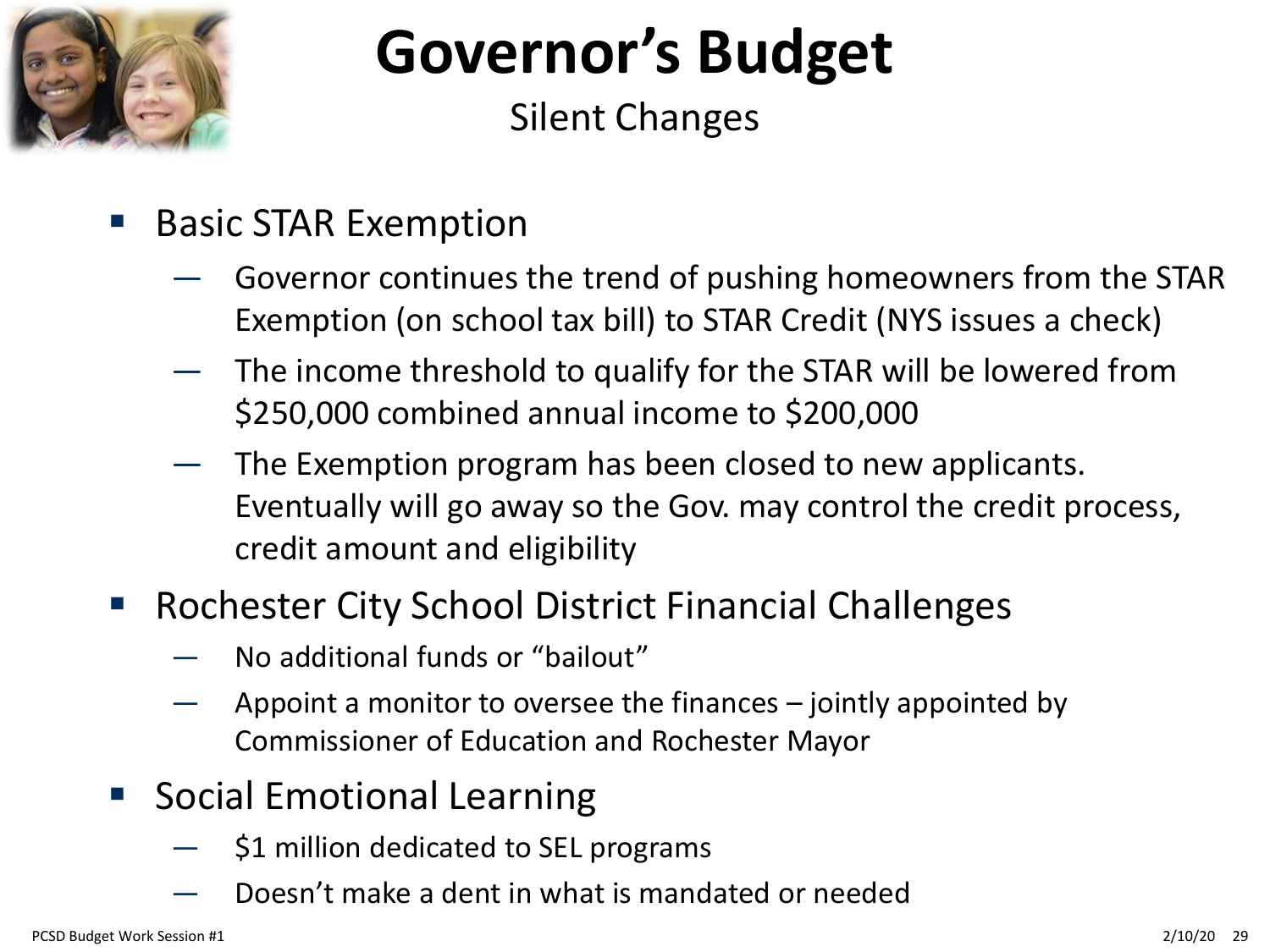

#### **Revenue Picture Summary**

- 76% of our funding support is the Property Tax Levy and it is capped at 3.88%
	- Net local share increased due to debt/state aid schedule  $-$  we knew this was coming and planned for it with some offset in the budget as well
	- 17% of our funding support is State Aid a 2% smaller share
		- Historically Foundation Aid has been frozen and reduced, plus or minus the political atmosphere which at this time has permitted less than 0.4% growth after combining various forms of categorical aids that were previously separate and supplemental
- Result = 93% of our budget support is capped/frozen at approx. 1.3% combined growth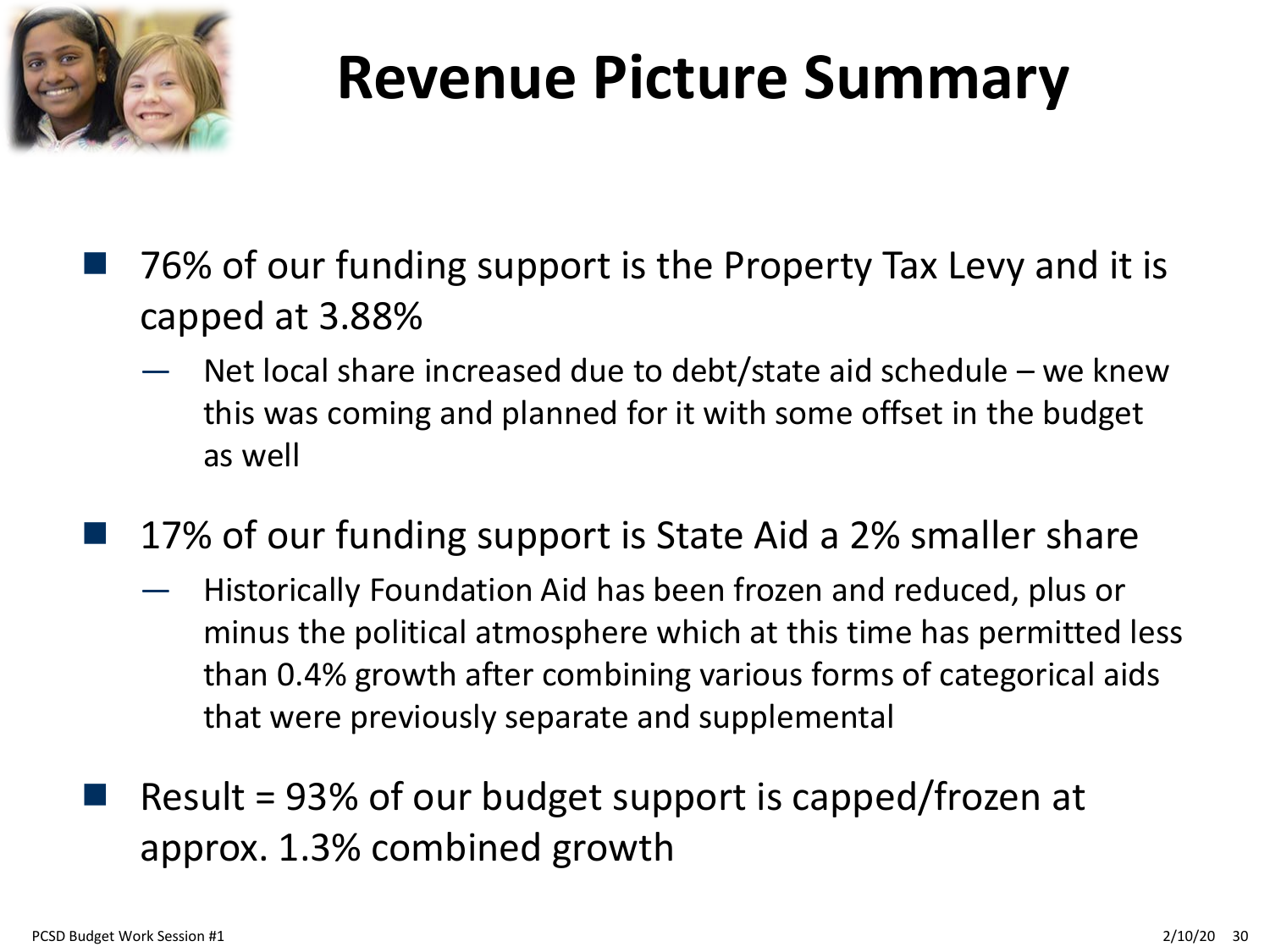

### **Putting It Together**

|                         |                      | <b>Share of</b> |  |               | Share of      |                      |         |
|-------------------------|----------------------|-----------------|--|---------------|---------------|----------------------|---------|
|                         | 2019-20              | <b>Total</b>    |  | 2020-21 Gov   | <b>Total</b>  | <b>Dollar</b>        | Percent |
|                         | <b>Budget/Actual</b> | <b>Budget</b>   |  | Prop          | <b>Budget</b> | Change               | Change  |
| <b>Total State Aid</b>  | 25,858,644           | 18.9%           |  | 23,572,806    |               | 16.8% \$ (2,285,838) | $-8.8%$ |
| Tax Levy Cap            | 103, 141, 036        | 75.5%           |  | 107, 141, 123 | $76.2\%$ \$   | 4,000,087            | 3.9%    |
| <b>Combined Revenue</b> | 128,999,680          | 94.4%           |  | 130,713,929   | 92.9%         | 1,714,249            | 1.3%    |

- State Aid continues to decline in NYS share of support of the Pittsford budget (smaller slice of the pie)
- **The Governor is attaining more control with less invested, while owing** PCSD taxpayers \$90 million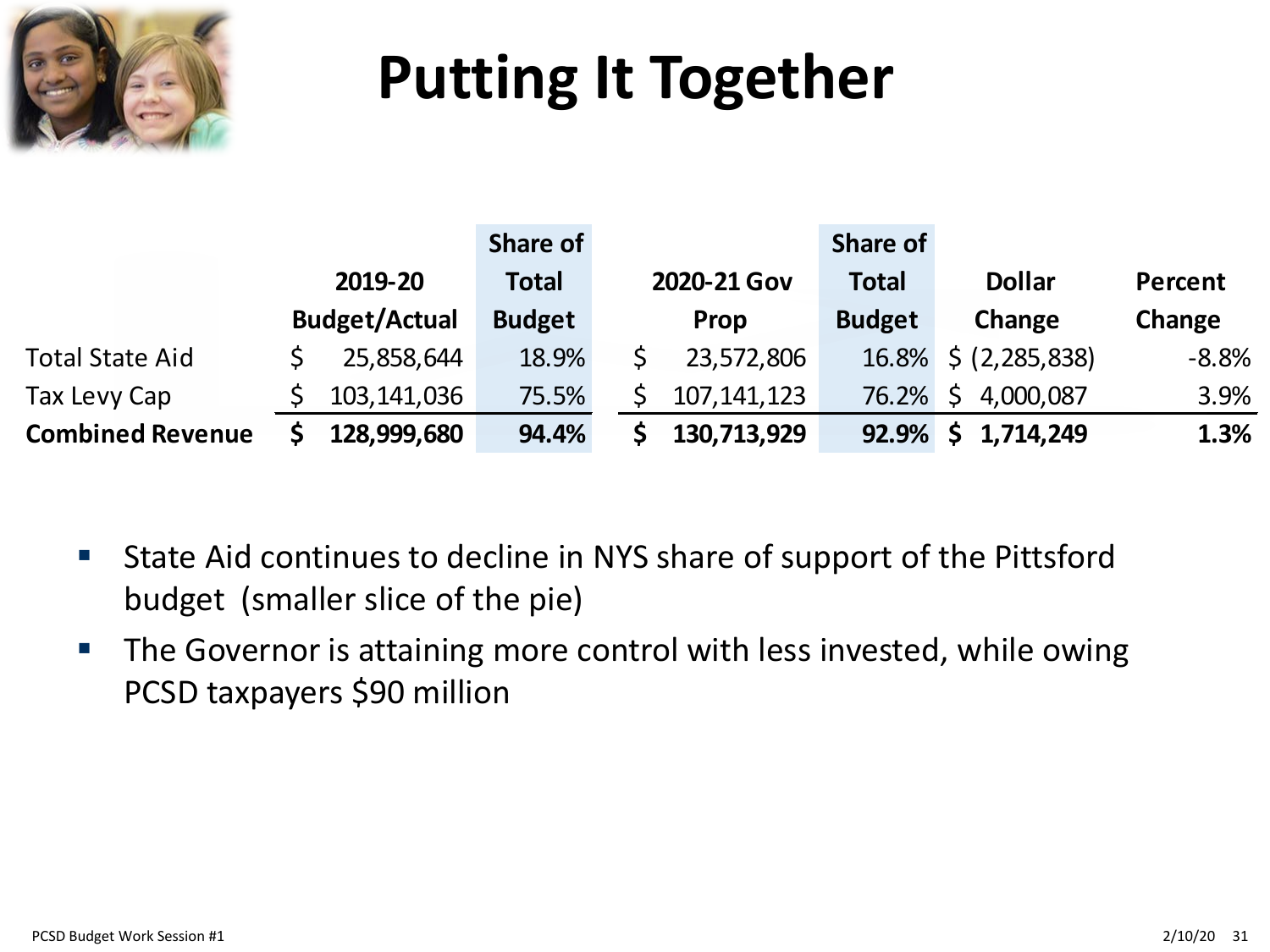

#### **To Do over next few weeks**

- Work with budget department stakeholders and Board Inquiry as stakeholders present their budgets
- Complete staffing/sectioning and assure labor agreement compliance
- **Further enrollment, program and staffing review**
- BOCES cost analysis
- **State Aid review**
- **E** Solidify Tax Cap components
- **EXECONTERGIVIOUS CONTINUE TO WORK WITH THE DISTRICT PLANNIST CONTINUES THE CONTINUES THE CONTINUES THE CONTINUES THE CONTINUES THE CONTINUES THE CONTINUES THE CONTINUES THE CONTINUES THE CONTINUES THE CONTINUES THE CONTIN**
- Work with State legislators
- **EXECT** See what an enacted State budget will provide